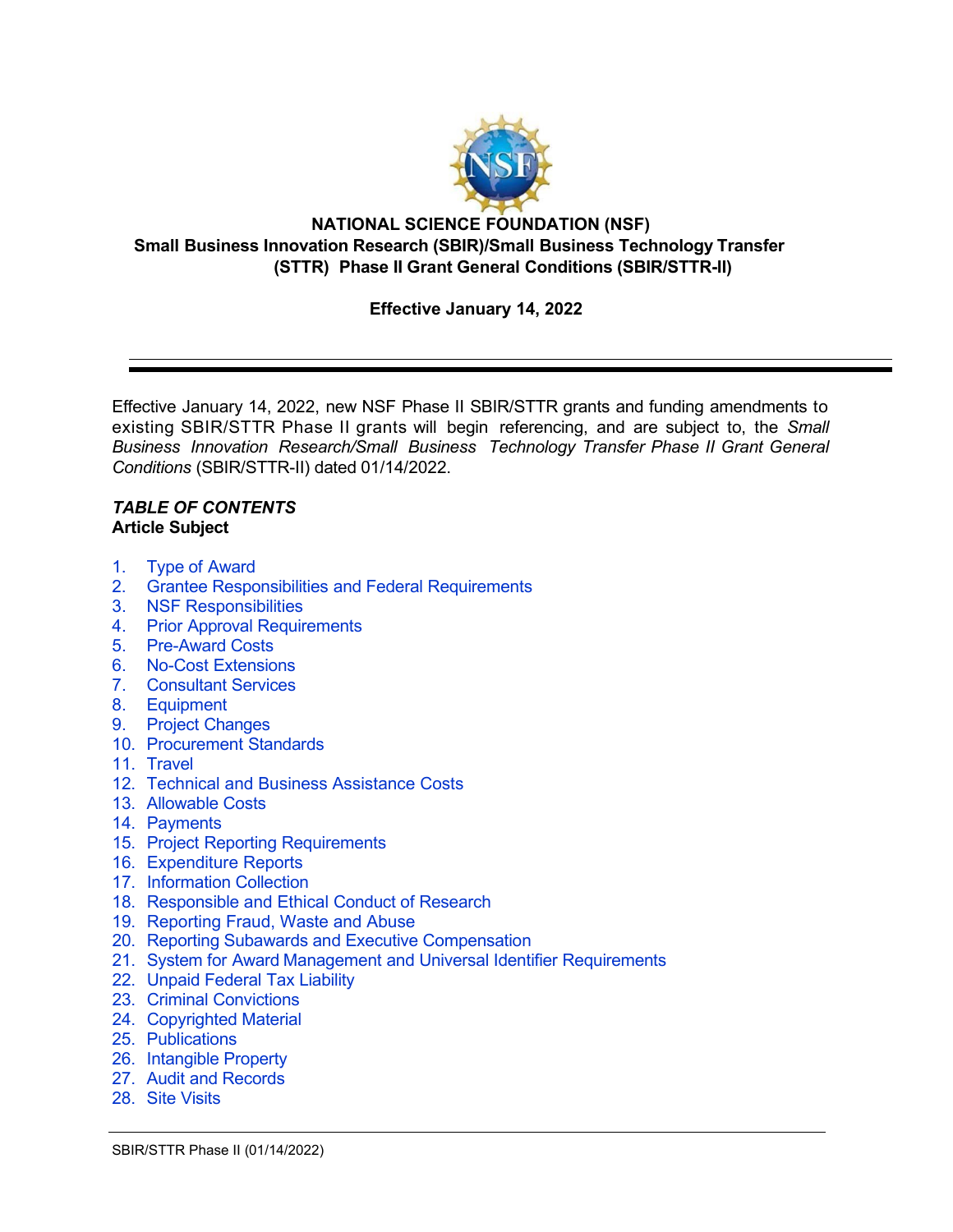- 29. [Termination and Enforcement](#page-25-2)
- 30. [Termination Review](#page-26-0) Procedure
- 31. Price [Reduction](#page-26-1) for Defective Cost or Pricing Data
- 32. [Non-Discrimination Statutes](#page-28-0)
- 33. [Reporting Classifiable Information](#page-28-1)
- 34. Animal [Welfare](#page-28-2)
- 35. [Research Involving Recombinant](#page-29-0) or Synthetic Nucleic Acid Molecules
- 36. Clean Air [and Water](#page-29-1)
- 37. Human [Research](#page-29-2) Subjects
- 38. [Life Sciences Dual Use Research of Concern \(DURC\)](#page-30-0)
- 39. [Investigator](#page-30-1) Financial Disclosure Policy
- 40. [Whistleblower](#page-30-2) Protection
- 41. [State Sales and Use Taxes](#page-30-3)
- 42. [Recipient Integrity](#page-30-4) and Performance Matters
- 43. [Breach of Personally Identifiable Information](#page-30-5)
- 44. [Post-award Disclosure of Current Support and In-Kind Contribution Information](#page-31-0)
- 45. [Fee Payments](#page-32-0)
- 46. [Section 889 of the National Defense Authorization Act \(NDAA\) for Fiscal Year \(FY\) 2019](#page-32-1)
- 47. [Limitation of Funds](#page-33-0)
- 48. Debarment [and Suspension](#page-33-1)
- 49. [Resolution of](#page-33-2) Conflicting Conditions
- 50. [Resolution of Disagreements and Disputes](#page-34-0)
- 51. Public Access to [Copyrighted](#page-34-1) Material

### **Other Considerations**

- 52. [Liability](#page-34-2)
- 53. Sharing of Findings, Data and Other [Research](#page-34-3) Products
- 54. [Partnerships with Foreign Collaborators](#page-35-0)
- 55. Government [Permits and Activities Abroad](#page-35-1)

## <span id="page-1-0"></span>**1. Type of Award**

The award notice specifies a pre-determined fixed amount of NSF support for the project described in the referenced proposal. This amount is based upon the budget approved by NSF for the referenced proposal, as amended. NSF anticipates that the full grant amount will be paid without regard to the actual cost subsequently incurred.

Payment of the award amount, however, is subject to compliance with the grant terms and conditions, including Article Allowable Costs, Article Payments, Article Project Reporting Requirements, Article Price Reduction for Defective Cost or Pricing Data, and NSF's acceptance of the reports submitted by the grantee under Article Project Reporting Requirements. On the basis of its review of these reports and/or other pertinent information, NSF reserves the right to modify the payment schedule or suspend or terminate the grant, if NSF determines that such action is appropriate. If estimated total expenditures are significantly less than the grant amount, NSF reserves the right to renegotiate the amount and/or duration of this grant. Similarly, if the grantee expects that the full scope of work will be completed at a total cost significantly lower than the award amount, it is the obligation of the grantee to promptly notify NSF.

## <span id="page-1-1"></span>**2. Grantee Responsibilities and Federal Requirements**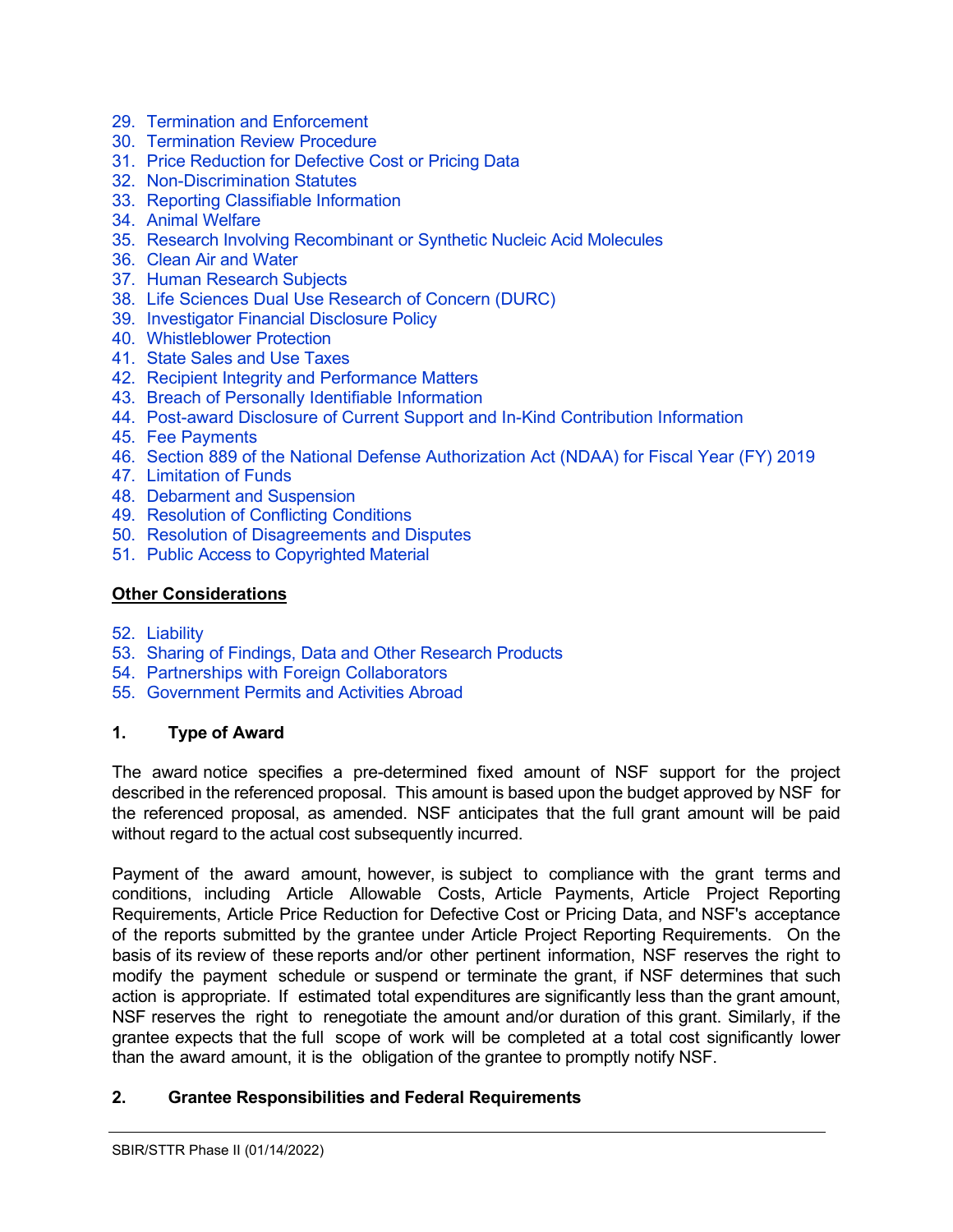a. The company (grantee) must identify an Authorized Organizational Representative (AOR) who is an officer of the company with financial responsibility, who is the addressee of the award notice and who approves all reports and required certifications.

b. The grantee has full responsibility for the conduct of the project or activity supported under this grant and for adherence to the grant conditions. A minimum of 50% of the research and/or analytical effort as measured by the budget must be performed by the grantee on an SBIR Phase II grant. On an STTR Phase II grant, a minimum of 40% of the research, as measured by the budget, must be performed by the grantee and a minimum of 30% of the research, as measured by the budget, by the collaborating research institution.

c. Although the grantee is encouraged to seek the advice and opinion of the Foundation on special problems that may arise, such advice does not diminish the grantee's responsibility for making sound scientific and administrative judgments and should not imply that the responsibility for operating decisions has shifted to the Foundation. The grantee is responsible for notifying NSF about (1) any allegation of scientific misconduct that it concludes has substance and requires an investigation in accordance with NSF misconduct regulations published at 45 Code of Federal Regulations (CFR) Part 689, and (2) any significant problems relating to the scientific, technical, administrative or financial aspects of the grant.

d. The requirements of this grant are contained in these *SBIR/STTR Phase II Grant General Conditions* unless otherwise specified in the award notice. The applicable Federal administrative standards are incorporated by reference and are contained in 2 CFR [§200,](http://www.ecfr.gov/cgi-bin/text-idx?SID=704835d27377ef5213a51c149de40cab&amp%3Bnode=2%3A1.1.2.2.1&amp%3Brgn=div5) *Uniform Administrative Requirements, Cost Principles, and Audit Requirements for Federal Awards* (Uniform Guidance) Subparts C and D. NSF has determined 2 CFR §200 Subparts C and D also apply to commercial organizations, including small businesses.

e. The grantee is responsible for ensuring that the Principal Investigator(s) (PIs)<sup>1</sup> receive a copy of the grant conditions, including: the award notice, the budget, these general terms and conditions, any special terms and conditions and any subsequent changes in the grant conditions. These grant conditions are made available to the grantee by NSF in electronic form at [https://www.nsf.gov/awards/managing/special\\_conditions.jsp,](https://www.nsf.gov/awards/managing/special_conditions.jsp) and may be duplicated, copied or otherwise reproduced by the grantee as appropriate. This provision does not alter the awardee's full responsibility for conduct of the project and compliance with all award terms and conditions. Award notices are available electronically via the NSF FastLane system at [https://www.fastlane.nsf.gov/.](https://www.fastlane.nsf.gov/) Award notices are available electronically via the NSF FastLane system at [https://www.fastlane.nsf.gov/.](https://www.fastlane.nsf.gov/)

## <span id="page-2-0"></span>**3. NSF Responsibilities**

a. The grantee has overall responsibility for NSF-funded cooperative agreements, including providing award oversight for technical/programmatic, financial, and administrative performance. The cognizant NSF Program Officer may participate in discussions of programmatic, technical, managerial and/or scheduling concerns; provide guidance and/or advice; review and, where required by the Agreement, approve technical or programmatic reports and requests submitted by the awardee; and may schedule desk and/or on-site reviews as necessary to resolve any NSF award questions or resolve follow-up audit issues.

<span id="page-2-1"></span> $1$  For purposes of the terms and conditions, the term Principal Investigator (PI) and co-PI also includes the term Project Director and co-Project Director.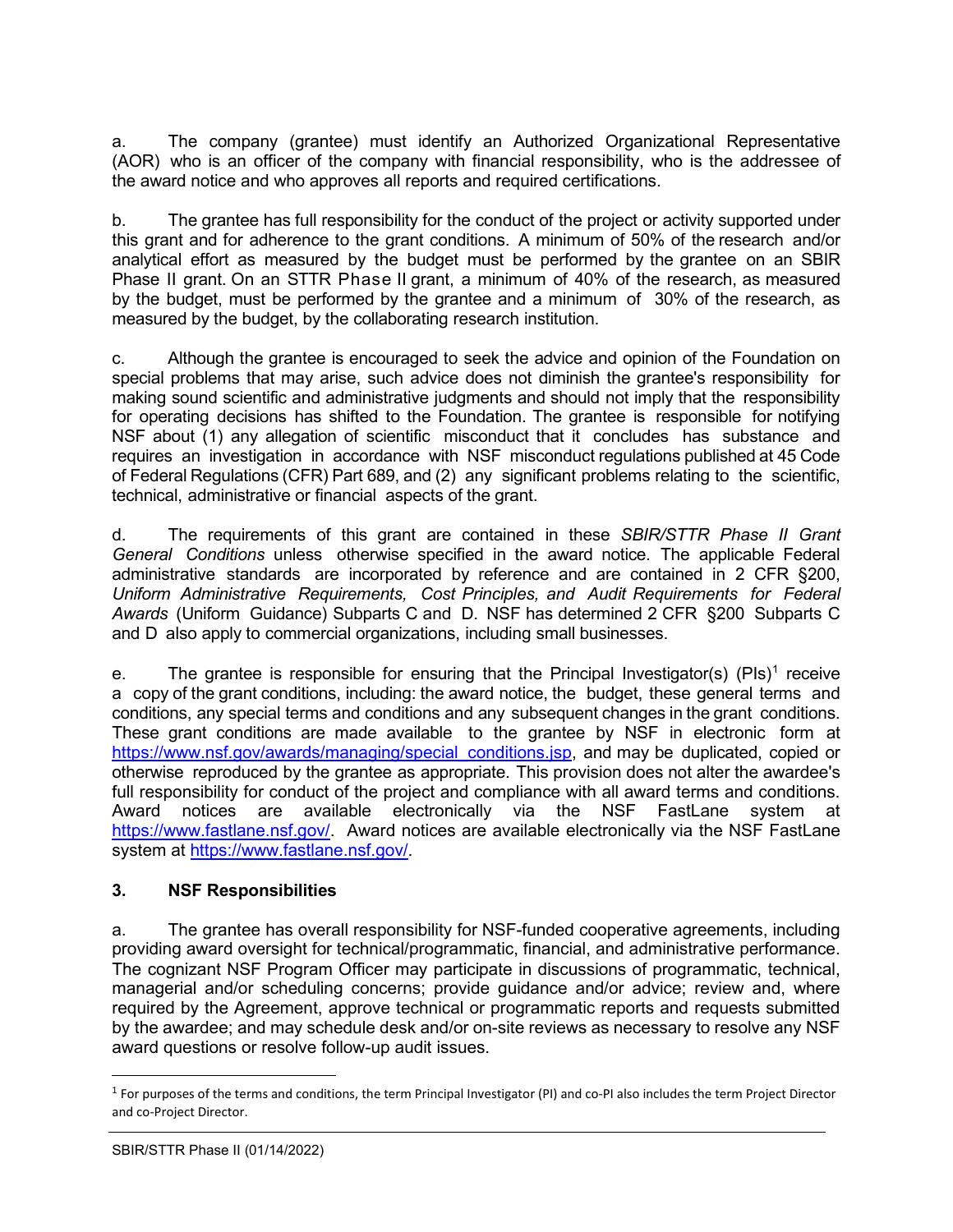b. The grantee shall submit all requests for prior approval in accordance with the procedures identified in Article 4.b. below.

c. The cognizant NSF Program Officer will only request additional work within the scope of the award; will only issue instructions that do not constitute a project change as defined in Article Project Changes; and will only suggest changes that will not increase or decrease the estimated cost or time required for performance under the Cooperative Agreement (see Article Limitation of Funds).

## <span id="page-3-0"></span>**4. Prior Approval Requirements**

Unless otherwise stated in the award notice, grantees must obtain NSF prior written approval as specified in the applicable prior approval matrix Requests for NSF prior written approval specified in the applicable NSF Prior Approval Matrix must be submitted via the use of NSF's electronic systems. Those prior approval requirements that do not already have a specific request type in NSF's electronic systems must be submitted via use of the "Other" category in Research.gov. As a service to grantees, the most commonly requested prior approvals are listed below.

- a. NSF prior written approval is required for:
	- i. Significant Project Changes
		- 1. Transfer of the project effort (see Article 9. See also 2 CFR §200.308)
		- 2. Changes in objectives or scope (see Article 9. See also 2 CFR §200.308)
		- 3. Long-Term Disengagement or change of PI/PD (see Article 9. See also 2 CFR §200.308)

b. All requests for no cost extensions must be submitted in accordance with the procedures set forth in PAPPG Chapter VI.D.3.c.(ii)<sup>2</sup> Those prior approval requirements that do not already have a specific request type in NSF's electronic systems must be submitted via use of the "Other" category in Research.gov.

c. Written approval is required from the cognizant NSF Program Officer (e.g., via email) for any project revision that results in a 5% or greater budget reallocation.

### <span id="page-3-1"></span>**5. Pre-Award Costs**

a. The grantee may approve pre-award costs incurred within the 90 calendar day period before the start date of the grant. Requests for approval of pre-award costs for periods greater than 90 calendar days must be submitted electronically via NSF's electronic systems.

b. Pre-award costs must be necessary for the effective and economical conduct of the project and the costs must be otherwise allowable in accordance with Article Allowable Costs.

c. Pre-award expenditures are made at the grantee's risk. Grantee authority to approve

<span id="page-3-2"></span> $<sup>2</sup>$  Awardees are not authorized to extend an award that contains a zero balance.</sup>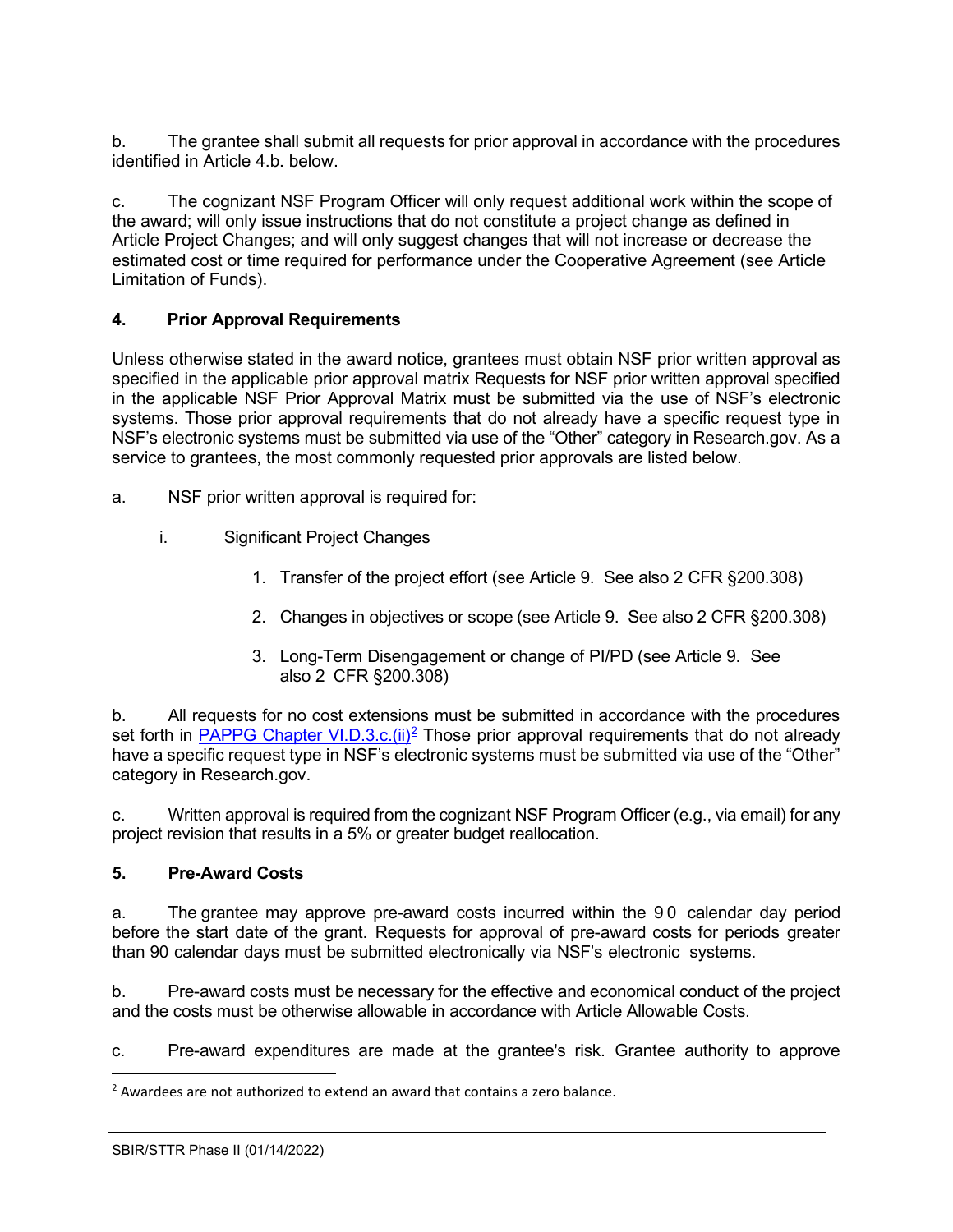pre-award costs does not impose an obligation on NSF: (1) in the absence of appropriations; (2) if a grant is not subsequently made; or (3) if a grant is made for a lesser amount than the grantee anticipated.

d. In accordance with 2 CFR §200.458, if pre-award costs are charged to the grant, these costs must be charged to the initial budget period, unless otherwise specified in the award notice.

# <span id="page-4-0"></span>**6. No-Cost Extensions**

No-cost extensions to the project must be approved by NSF. Requests for no-cost extensions should be submitted to NSF at least 45 days prior to the expiration date of the award and must be submitted through NSF's electronic systems. The request must explain the need for the extension and include an estimate of the unobligated funds remaining and a plan for their use.

# <span id="page-4-1"></span>**7. Consultant Services**

Costs for professional and consultant services, including those who are members of a particular profession or possess a special skill and who are not officers or employees of the performing organization, are allowable when reasonable in relation to the services rendered and when not contingent upon recovery of costs from NSF. If not included in the grant budget, anticipated services must be justified and information furnished on each individual's expertise, primary organizational affiliation, expected daily compensation rate and number of days of expected service. Consultants' travel costs, including subsistence, may be included. If requested, the grantee must be able to justify that the proposed rate of pay is reasonable. Additional information on the allowability of consultant costs is available in 2 CFR §200.459.

## <span id="page-4-2"></span>**8. Equipment**

Equipment falls under the umbrella of property, which consists of real property and personal property (tangible and intangible). The standards for managing, tracking, and disposing of property funded by NSF or any property acquired for a project under by an NSF grant are outlined in 2 CFR §200.310-316. See also FAQ 200.318-1 of the [Frequently Asked Questions for The](https://www.cfo.gov/assets/files/2CFR-FrequentlyAskedQuestions_2021050321.pdf)  [Office of Management and Budget's Uniform Administrative Requirements, Cost Principles, and](https://www.cfo.gov/assets/files/2CFR-FrequentlyAskedQuestions_2021050321.pdf)  [Audit Requirements for Federal Awards at 2 CFR §200](https://www.cfo.gov/assets/files/2CFR-FrequentlyAskedQuestions_2021050321.pdf) regarding Equipment and A-110 Screening Procedures.

## a. *Title*

Unless otherwise specified in the cooperative agreement, title to equipment purchased or fabricated with NSF award funds will vest with the awardee upon acquisition. Such equipment is considered exempt property and shall be acquired and used in accordance with paragraph c below. In special situations, the award may require that title to equipment purchased, acquired or fabricated by the awardee with NSF funds pass directly to the government upon acquisition. The grantee holds title to the property in trust consistent with [2 CFR §200.316,](http://a257.g.akamaitech.net/7/257/2422/15mar20071500/edocket.access.gpo.gov/cfr_2007/janqtr/pdf/2cfr215.34.pdf) unless and until the expiration of 120 days from the award end date providing the government has not exercised its conditional interest as further described in paragraph b.7.

- b. *Conditions for Acquisition and Use of Equipment*
	- i. Grantee Assurance. The grantee will assure that for each purchase of equipment, it is: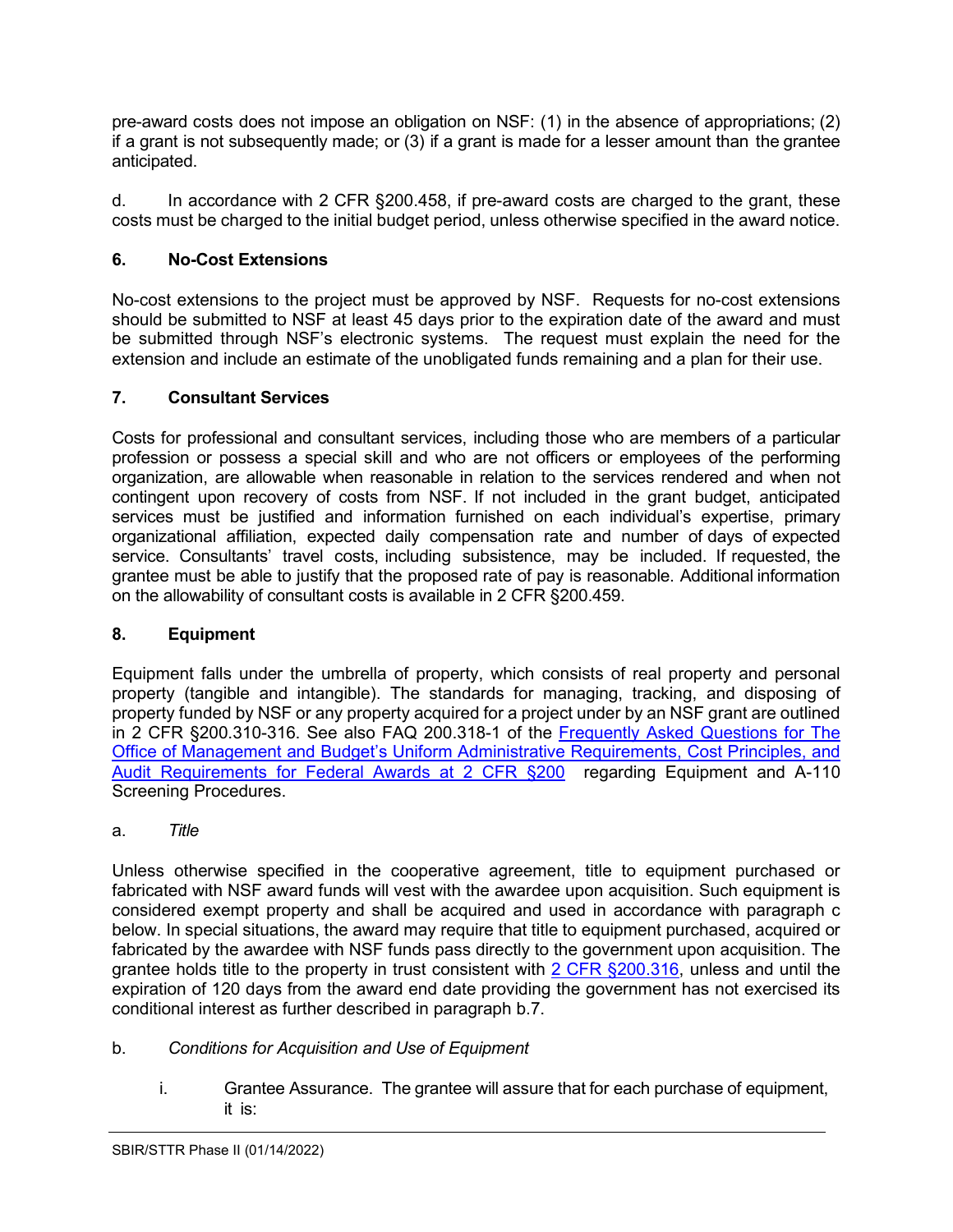- 1. Necessary for the research or activity supported by the grant;
	- 2. Not otherwise reasonably available and accessible;
	- 3. Of the type normally charged as a direct cost to sponsored agreements;
- 4. Acquired in accordance with organizational practice.
- ii. General Purpose Equipment. Expenditures for general-purpose equipment are typically not eligible for support (see [PAPPG Chapter IX.D.2.b\).](https://www.nsf.gov/pubs/policydocs/pappg22_1/pappg_9.jsp#IXD2)
- iii. Equipment Usage. The equipment must remain in use for the specific project for which it was obtained in accordance with 2 CFR  $\S200.313(c)(1)$ , unless the provision in 2 CFR §200.313(c)(4) applies.
- iv. Equipment Sharing. The equipment must be shared on other projects or programs in accordance with 2 CFR §200.313(c)(1).
	- 5. Property Management Standards. The awardee shall maintain a property management system that, at a minimum, meets the requirements of 2 CFR §200.313(d) , which requires a physical inventory every two years , ensures adequate safeguards to prevent loss, damage, or theft of the property, and provides for maintenance procedures to keep the property in good condition.
	- 6. Competition. The grantee must not use equipment acquired with the Federal award to provide services for a fee that is less than private companies charge for equivalent services, unless specifically authorized by Federal statute for as long as the Federal government retains an interest in the equipment in accordance with 2 CFR §200.313(c)(3).
	- 7. Right to Transfer Title.
		- (a) In accordance with 2 CFR §200.313(e), NSF may identify items of equipment having an acquisition cost of \$5,000 or more where NSF reserves the right to transfer title to the Federal Government or a third party named by the Federal Government at any time during the grant period.
		- (b) In cases where NSF elects to transfer the title, disposition instructions will be issued no later than 120 days after the end date of the NSF-supported project for which it was acquired.

### <span id="page-5-0"></span>**9. Project Changes**

Consistent with 2 CFR §200.308(c), the grantee is required to obtain NSF prior written approval whenever there are significant changes in the project or its direction as stipulated below.

a. Subawarding or Transferring Part of an NSF Award (Subaward)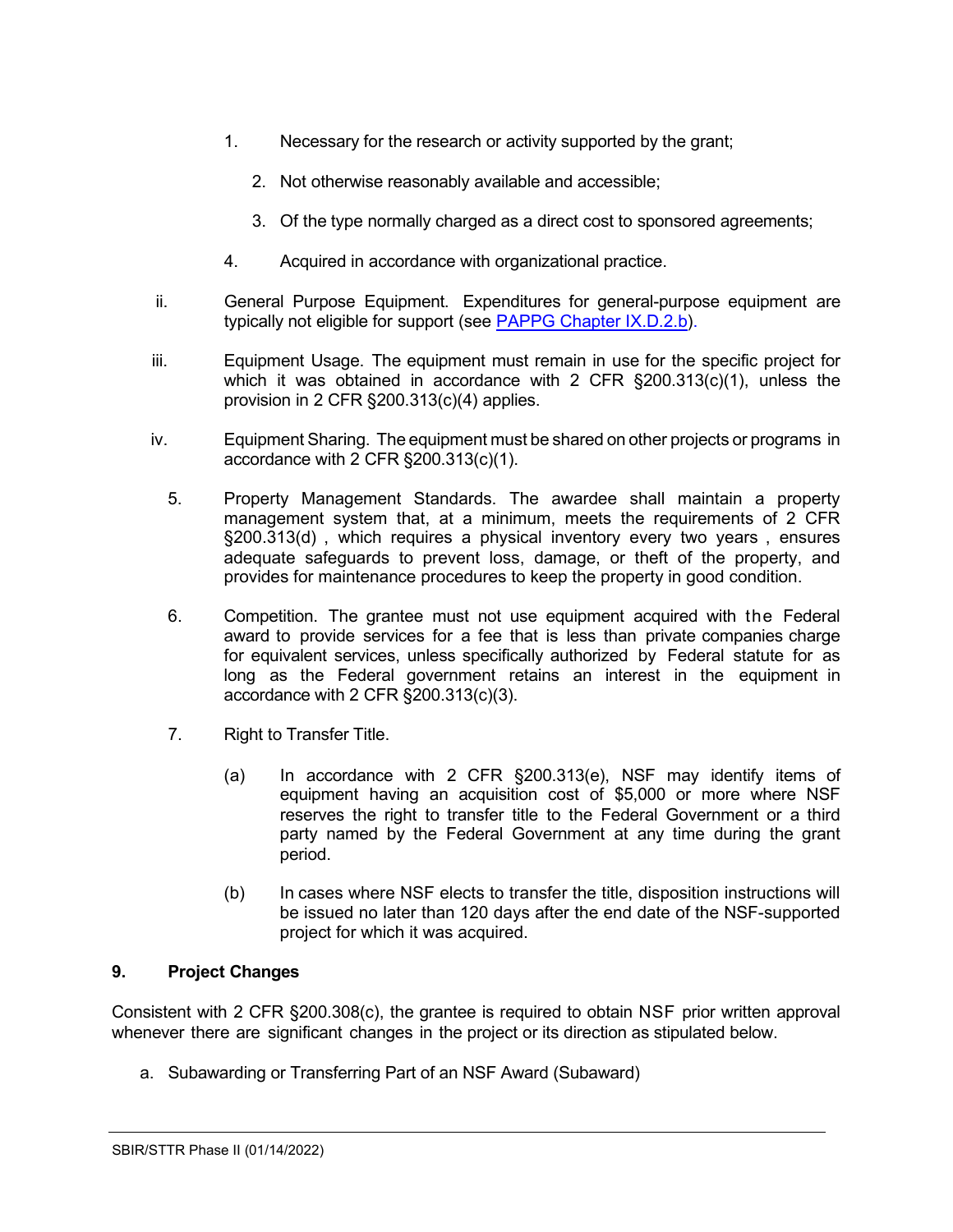- 1. If the intention to subaward or transfer part of the project to another organization has been disclosed in the proposal, NSF authorization is not needed unless approval has been specifically withheld in the award notice.
- 2. If it becomes necessary to subaward or transfer part of an NSF award after an award has been made, notification of this intent should be submitted via use of NSF's electronic systems and must be electronically signed by an Authorized Organizational Representative (AOR). The request shall include a clear description of the work to be performed and a proposed budget (see [PAPPG Chapter VII.B.4](https://www.nsf.gov/pubs/policydocs/pappg22_1/pappg_7.jsp#VIIB4) for additional information). NSF approval of such changes will be by an amendment to the award.
- 3. The awardee remains responsible for monitoring of the activities of the subrecipient as necessary to ensure that the subaward is used for authorized purposes, in compliance with Federal statutes, regulations and the terms and conditions of the subaward as outlined in 2 CFR §200.331-332. This includes maintaining the necessary documentation on all subawards and making it available to NSF upon request. The awardee shall include subaward activities in the annual and final project reports that are submitted to NSF.
	- v. Consistent with the requirements specified in 2 CFR §200.3321, the grantees must adhere to the requirements for pass-through entities in establishing and managing subawards issued under the award. In addition, the grantees shall ensure that the following articles, if applicable, flow down to all subrecipients, or are appropriately addressed in the subaward instrument: Articles Consultant Services, Equipment, Procurement Standards, Travel, Allowable Costs, Information Collection, Responsible and Ethical Conduct of Research, Reporting Subawards and Executive Compensation, System for Award Management and Universal Identifier Requirements, Copyrighted Material, Publications, Intangible Property, Audit and Records, Site Visits, Non-Discrimination Statutes, Reporting Classifiable Information, Animal Welfare, Research Involving Recombinant or Synthetic Nucleic Acid Molecules, Clean Air and Water, Human Research Subjects, Life Sciences Dual Use Research of Concern (DURC), Whistleblower Protection, State Sales and Use Taxes, Recipient Integrity and Performance Matters, Fee Payments, Section 889 of the National Defense Authorization Act (NDAA) for Fiscal Year (FY) 2019, Liability, Sharing of Findings, Data and Other Research Products, Government Permits and Activities Abroad.

If the awardee issues contracts exceeding \$2,000 for construction, alteration or repair that are within the scope of the Acts found in 2 CFR §200, Appendix II, "Contract Provisions for Non-Federal Entity Contracts Under Federal Awards," the appropriate clauses applicable to construction activities also will be included in applicable contracts.

b. Changes in Objectives or Scope

A proposed change in the objectives of the project stated in the proposal or agreed modifications thereto should be communicated via use of NSF's electronic systems. NSF approval of such changes will be by written approval of the cognizant NSF Program Officer.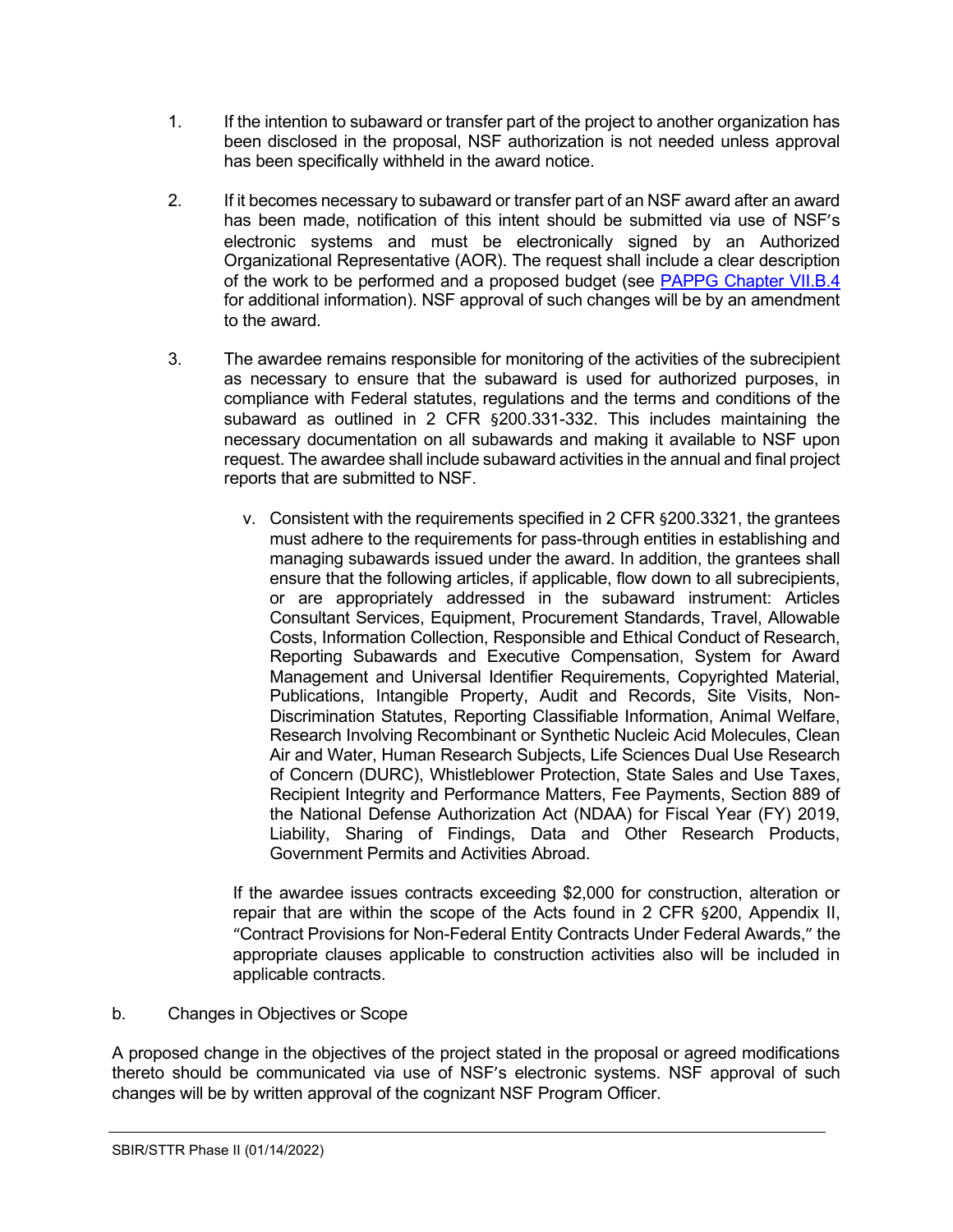c. Long-Term Disengagement or Change of Principal Investigator (PI) or co-PI

If a named PI or co-PI plans to or becomes aware that he or she will: (1) devote substantially less effort to the work than anticipated in the approved proposal (defined in 2 CFR §200.308(c)(3iii) as a reduction of 25% or more in time devoted to the project); (2) sever his or her connection with the awardee; or (3) be disengaged from the project for a continuous period of more than 3 months, or otherwise relinquish active direction of the project, he or she shall advise the appropriate official at the awardee, who shall initiate action appropriate to the situation in accordance with the guidelines described in **PAPPG Chapter VII.B.2**.

# <span id="page-7-0"></span>**10. Procurement Standards**

The grantee (including for-profit organizations) is responsible for compliance with the procurement standards identified in 2 CFR [§200.31](http://www.access.gpo.gov/nara/cfr/waisidx_07/2cfr215_07.html)7-327.

# <span id="page-7-1"></span>**11. Travel**

# *a. Allowability of Travel Expenses*

- 1. Expenses for transportation, lodging, subsistence and related items incurred by project personnel and by outside consultants employed on the project (see [PAPPG](https://www.nsf.gov/pubs/policydocs/pappg22_1/pappg_2.jsp#IIC2giv)  Chapter II.C.2. $g(iv)$  who are in travel status on business related to an NSFsupported project are allowable as prescribed in the governing cost principles. Except as noted in Article Pre-Award Costs, the requirements for NSF prior written approval specified in 2 CFR §200.475 are waived.
- 2. Except as provided in the governing cost principles, the difference between economy airfare and a higher-class airfare is unallowable. A train, bus or other surface carrier may be used in lieu of, or as a supplement to, air travel at the lowest first-class rate by the transportation facility used. If such travel, however, could have been performed by air, the allowance will not normally exceed that for jet economy airfare.

## <span id="page-7-2"></span>**12. Technical and Business Assistance Costs**

a. The associated Phase II SBIR/STTR solicitation permits proposers to include up to \$50,000 for commercialization assistance to assist in technology commercialization efforts (as outlined in the current SBIR/STTR Policy Directive and the John S. McCain National Defense Authorization Act for Fiscal Year 2019). Specifically, this funding is for securing the services of one or more third-party service providers that will assist with one or more of the following commercialization activities:

- 1. the identification and development of customers for the NSF-funded technology;
- 2. providing advice on financing strategy and fundraising from private sector;
- 3. establishing strategic partnerships with relevant stakeholders; and/or
- 4. the evaluation and protection of intellectual property.

b. If the approved award budget includes funds for TABA activities, and these funds were not allocated to specific cost items, each of which was documented with pricing documentation, and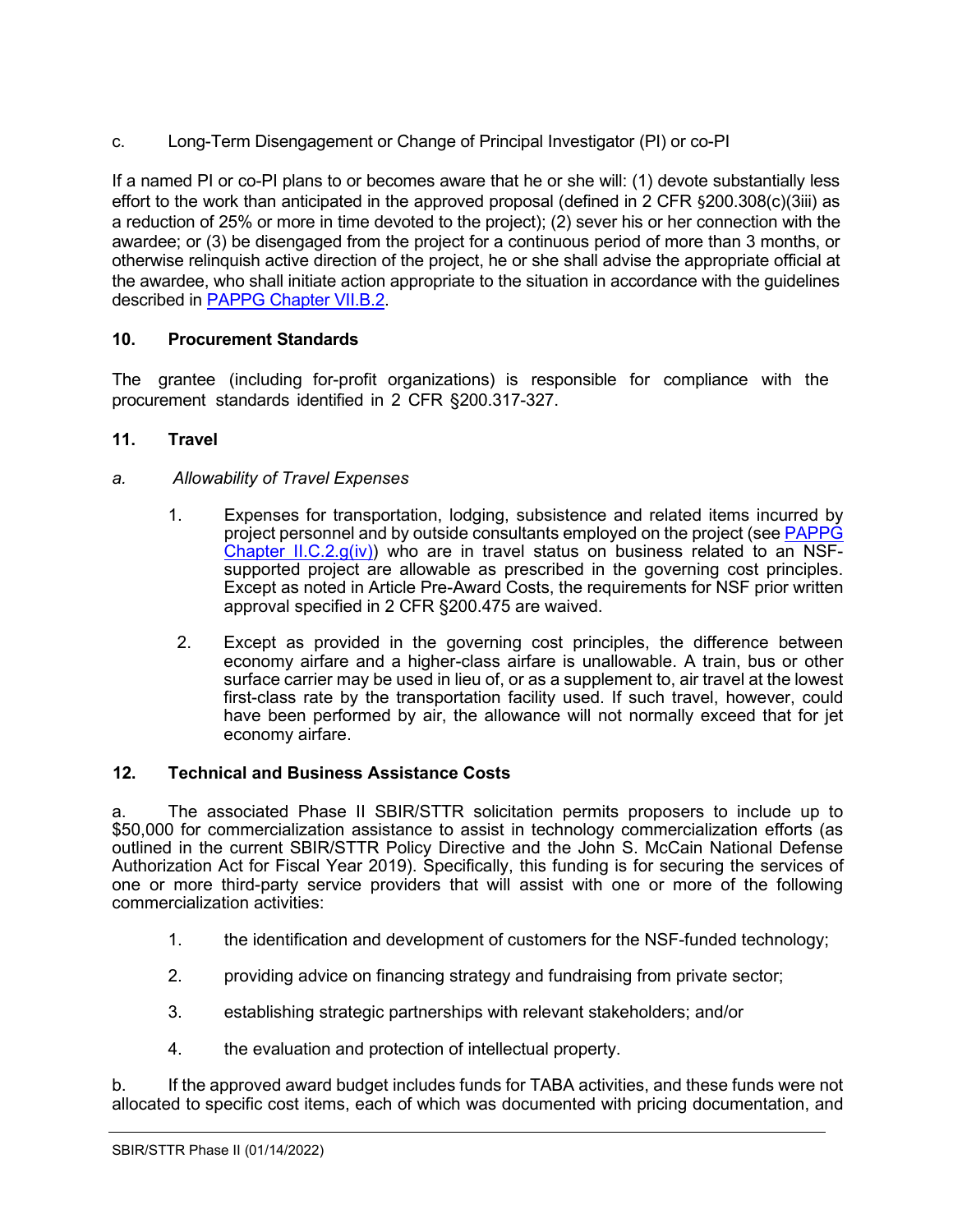reviewed in-depth as part of the Phase II Administrative and Financial Capability review, then the following requirements apply:

- 1. Prior to expending funds for these purposes, the awardee will be required to submit the following documentation for approval from the cognizant NSF Program Officer:
	- (a) The proposed commercialization-related activities to be undertaken with support from the service provider. These activities should be consistent with the Phase II commercialization plan submitted in the Phase II proposal.
	- (b) The expected outcomes of the proposed activities.
	- (c) A brief profile of the service provider, including a discussion of the provider's qualifications and track record.
	- (d) Letter of commitment or statement of work from the service provider describing the services to be provided, cost for the services, and clearly defined, agreed-upon deliverables with measurable success metrics.
- 2. The awardee is obligated to track funds spent on TABA activities separately from other award expenses and report the cumulative amount of TABA funds spent as part of each interim report submitted to NSF, and as part of the final report.
- 3. Prior approval from NSF is required to reallocate budgeted TABA funds for other types of costs.

### <span id="page-8-0"></span>**13. Allowable Costs**

a.  $\hskip1cm$  The allowability of costs $^{\textdegree}$  and cost allocation methods for work performed under this grant, <code>up</code> to the amount specified in the grant, shall be determined in accordance with the governing cost principles as specified below and must conform with NSF policies, grant special provisions and grantee internal policies in effect on the start date of the grant.

b. The cost principles that govern for-profit organizations can be found in the Federal Acquisition Regulation, 48 CFR Part 31.

c. Certain prior approval requirements contained in the governing cost principles have been modified by Article Prior Approval Requirements.

### <span id="page-8-1"></span>**14. Payments**

a. NSF SBIR/STTR awardees are required to request payments electronically through the Award Cash Management Service (ACM\$). Under ACM\$, awardees must provide award level detail at the time of the payment request. Awardees should request payments in amounts necessary to meet their current needs, pursuant to the guidelines contained in 31 CFR Part 205. Unless otherwise specified in the award, the awardee agrees to comply with all applicable Treasury regulations and National Science Foundation implementing and reporting procedures, which are outlined in [PAPPG Chapter VIII.](https://www.nsf.gov/pubs/policydocs/pappg22_1/pappg_8.jsp)

b. In accordance with 2 CFR §200.305, where appropriate, awardees are required to

<span id="page-8-2"></span><sup>&</sup>lt;sup>3</sup> Consistent with 2 CFR § 200.453(c), for computing devices, charging as a direct cost is allowable for devices that are essential and allocable, but not solely dedicated, to the performance of the grant.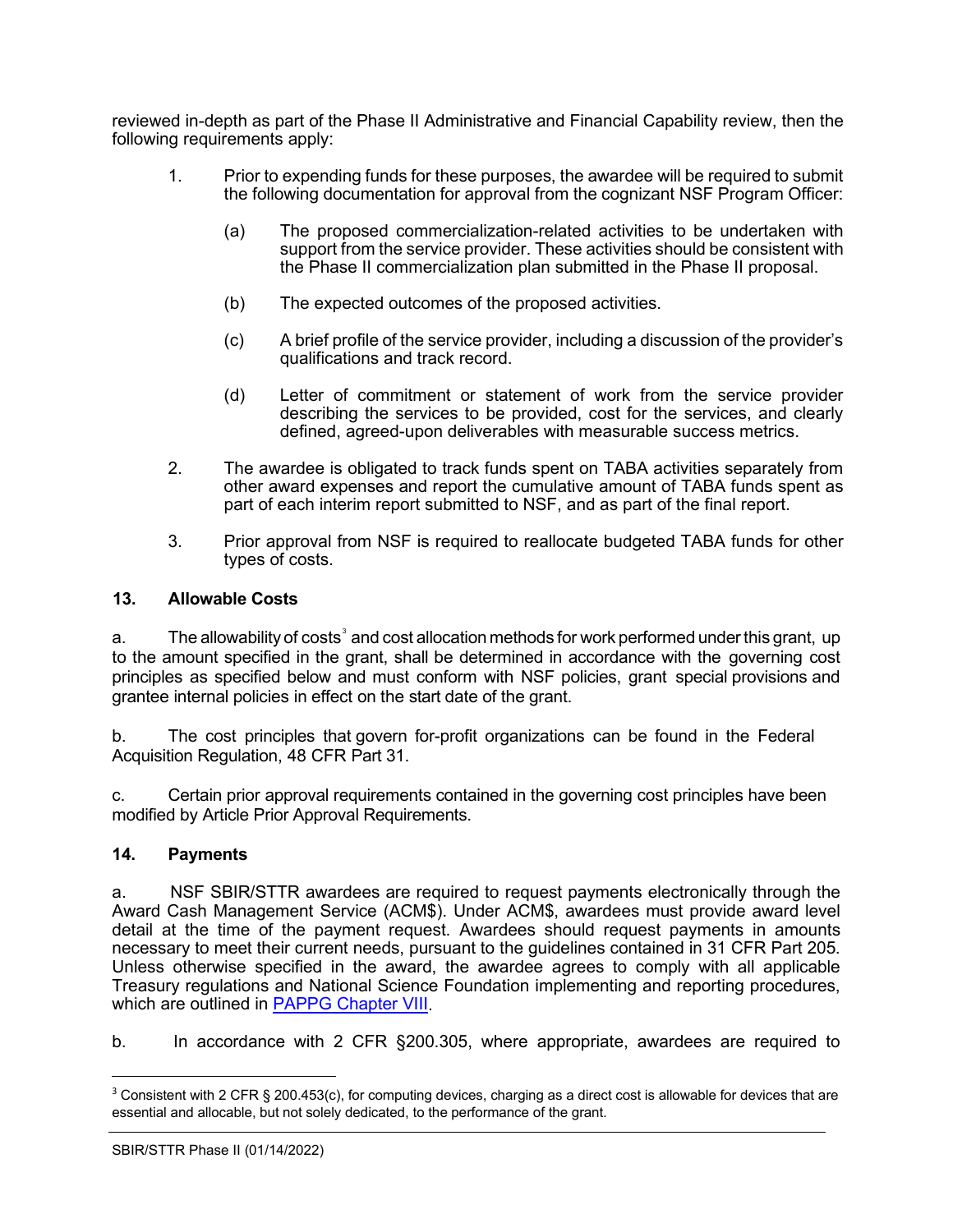maintain advances of Federal funds in interest-bearing accounts. Awardees may retain interest earned on amounts up to \$500 per year for administrative expenses. Any additional interest earned on Federal advance payments deposited in interest-bearing accounts must be remitted annually to the Department of Health and Human Services Payment Management System (PMS) through an electronic medium using either the Automated Clearing House (ACH) network or a Fedwire Funds Service payment. Instructions on submission of remittances can be found in [PAPPG Chapter VIII.D.3.](https://www.nsf.gov/pubs/policydocs/pappg22_1/pappg_8.jsp#VIIID3)

c. In the absence of an approved modification to this schedule, payments will be made by NSF as follows: A total of twenty-five percent (25%) of the award amount will be made available on the start date of the award, twenty percent (20%) upon acceptance by NSF of each satisfactory interim report, and the remainder (15%) upon acceptance by NSF of a satisfactory final report as described in Article Project Reporting Requirements and/or in the SBIR/STTR Program Solicitation.

If awardees do not submit all reports in accordance with this section, and 2 CFR §200.344 (Closeout), within one year of the period of performance end date, NSF must report the non-Federal entity's material failure to comply with the terms and conditions of the award with the OMB-designated integrity and performance system (currently FAPIIS). NSF may also pursue other enforcement actions per § 200.339.

d. In accordance with 2 CFR §200.344, unless the Federal awarding agency authorizes an extension, awardees must liquidate all financial obligations incurred under the Federal award no later than 120 calendar days after the end date of the period of performance. NSF will financially close SBIR/STTR awards will financially close 120 days from after the period of performance award end date and the award will be removed from the ACM\$ payment screen for active awards.

To receive payment, SBIR/STTR grantees must register with the System for Award Management (SAM) at [https://www.sam.gov/.](https://www.sam.gov/) NSF will use the grantee company name, address and electronic funds transfer information from SAM to register the official address and banking information for payments. Next, the grantee should follow the instructions to register in ACM\$ at: ACM\$ [Information.](https://www.research.gov/research-portal/appmanager/base/desktop?_nfpb=true&_pageLabel=research_node_display&_nodePath=/researchGov/Service/Desktop/InstitutionAndUserManagement.html) Failure to submit an acceptable final report will result in withholding of payment and may be grounds for suspension or termination of the grant.

# <span id="page-9-0"></span>**15. Project Reporting Requirements**

## a. *General*

Payment of the award amount is conditioned upon the awardee's acceptance and compliance with the award terms and conditions which include contributing the approximate person-months proposed and delivery to NSF and its acceptance of required reports. The results of the awardees' efforts under this award are to be documented in the form of interim reports (3-5 pages) submitted on a six-month schedule and a final report. The intent of this reporting schedule is for the awardee to update NSF on the award progress at roughly the quarter-point, halfway-point, and threequarter-point of the project, as measured by project effort. Therefore, with approval by the cognizant NSF Program Officer and the awardee organization, the timing of the interim reports can be altered based on project progress. The interim reports and the final report must be submitted electronically via Research.gov, and must include a completed, signed SBIR/STTR Project Status Form. The Project Reporting system may be accessed at [http://www.research.gov/.](http://www.research.gov/)

The interim reports and the final report must be approved by the cognizant NSF Program Officer prior to release of payment. In instances where a report is considered unacceptable, the cognizant NSF Program Officer will reject the report and will provide the awardee with a written explanation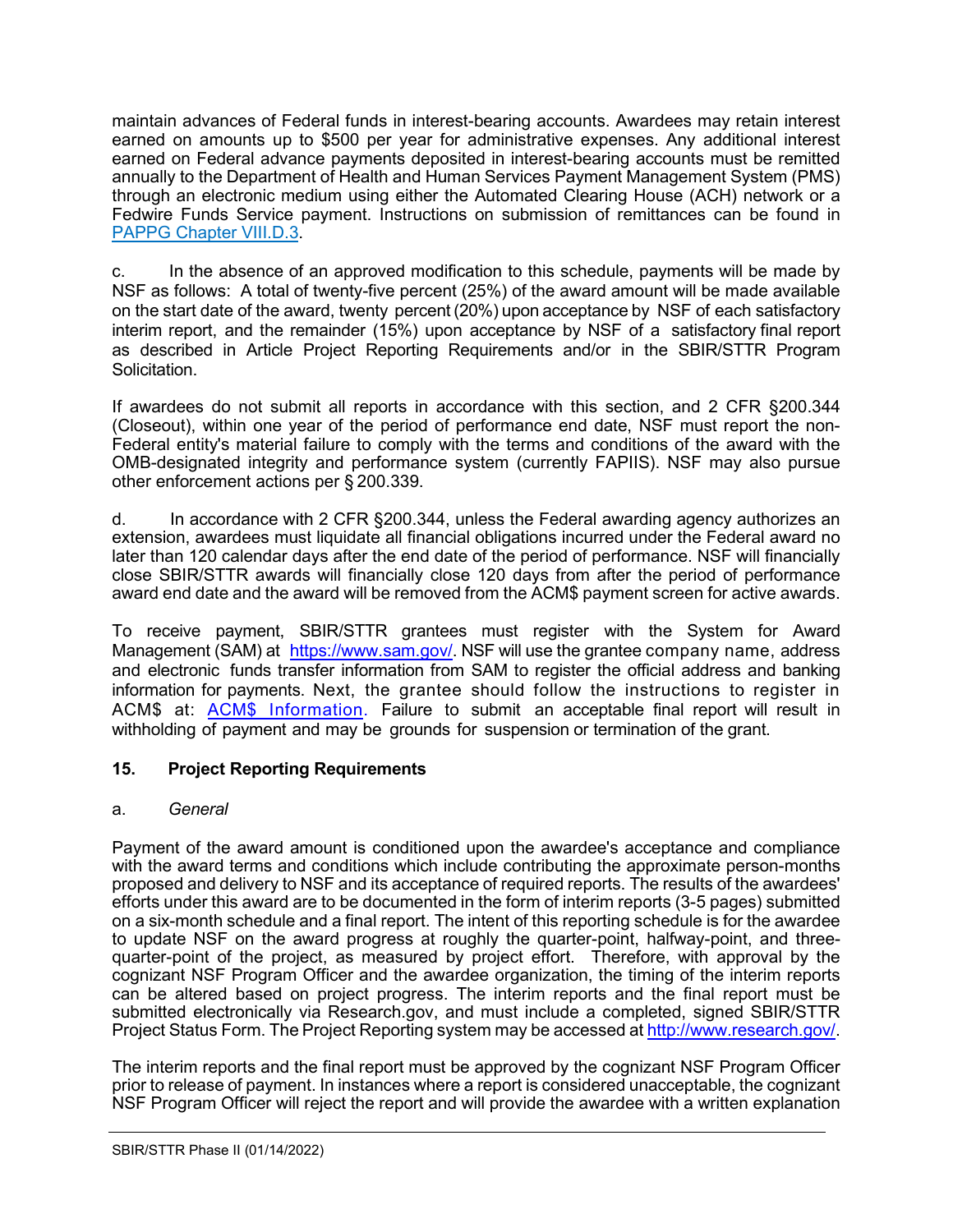for non-acceptance.

### b. *Interim Reports*

For each interim report, the grantee organization shall provide information, at a minimum, in the Participants/Organizations, Accomplishments, Products, and Cover modules in Research.gov. In addition, a technical narrative should be uploaded, which should not exceed 5 pages and must include the following information:

- 1. Details about progress during the reporting period;
- 2. Problems encountered during the reporting period; and
- 3. Status of commercialization activities during the reporting period; and
- 4. Outcomes of Technical and Business Assistance activities.

The PI must also include a milestone chart covering the progress for the reporting period, a total estimate of expenditures, cumulative estimated expenditures, level of effort in person-months by the PI and key personnel (including consultants and subrecipients) during the reporting period, and permanent equipment and/or major purchases or supplies during the reporting period. Interim reports are due no later than 30 days after the end of the respective six-month reporting period.

c. *Final Report*

The Phase II final report will detail: Participants, Activities and Findings, Publications and Products, and Contributions and shall have the following components:

- 1. Cumulative milestone information;
- 2. A technical narrative (not to exceed 15 pages); and
- 3. A Commercialization Report (not to exceed 10 pages).

The milestone information must cover the actual expenditures for the entire project. The same format used for the interim reports should be used for the final milestone information. The technical narrative must address the following: a summary of the research carried out over the entire duration of the project; the extent to which the stated Phase II objectives were met; problems encountered and resolutions implemented; problems remaining or unfulfilled research objectives; highlight any unexpected results, information or events which may have affected the project; and how these results could impact similar or related projects.

The commercialization section must have the following six parts (more details concerning the commercialization section are located at: [http://www.nsf.gov/eng/iip/sbir/reporting2.jsp\):](http://www.nsf.gov/eng/iip/sbir/reporting2.jsp)

Part 1: Company Data Part 2: Funding Commitment(s) Part 3: Phase lIB Supplement Data Part 4: Products and/or Processes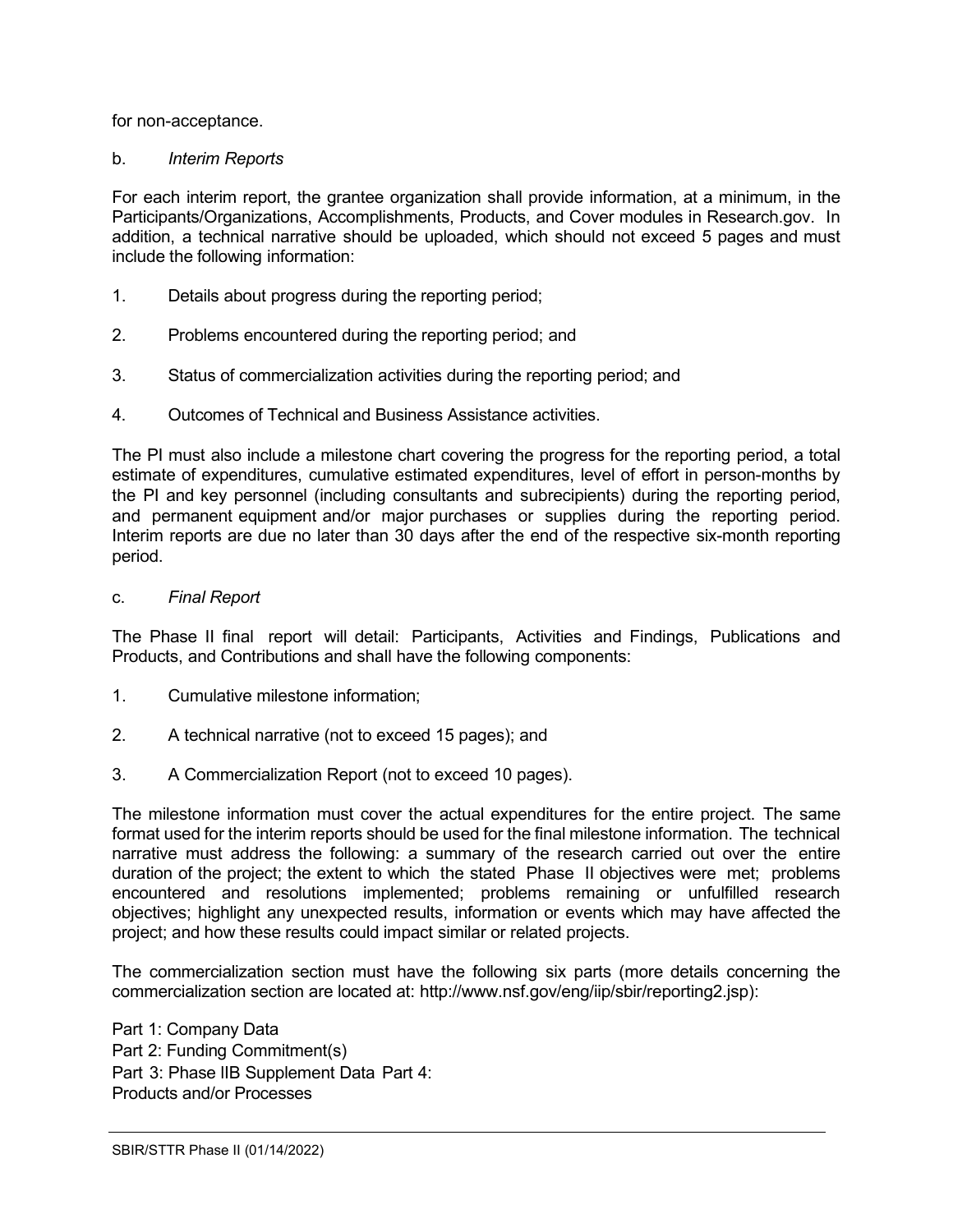#### Part 5: Company Employment and Revenue Part 6: Company Commercialization Efforts

The Phase II final report is due no later than 90 days after the end date of the grant. The final report should address progress in all activities of the project, including any activities intended to address the Broader Impacts criterion that are not intrinsic to the research.

The NSF SBIR/STTR program has developed a telephone interview process (endorsed by the SBIR External Advisory Committee) to gather these commercialization results information on the 3<sup>rd</sup>,  $5<sup>th</sup>$  and  $8<sup>th</sup>$  anniversary of the Phase II grant. The telephone interview is part of the expanded grants management process within the SBIR/STTR program. Information on the company, including the current status of commercialization, the products and/or services developed, why commercialization may have failed, intellectual property situation, key strategy and/or investor relationships, revenue and investment data, and employment statistics will be collected for a database for subsequent analysis. Phase II grantees will be contacted by NSF to schedule an interview at the appropriate times.

# *d. Project Outcomes Report for the General Public*

No later than 120 days following the end date of the award, a project outcomes report for the general public must be submitted electronically via Research.gov. This report serves as a brief summary prepared specifically for the public, of the nature and outcomes of the project. This report will be posted electronically by NSF exactly as it is submitted. For information about the content of the report, see the [PAPPG Chapter VII.D.3.](https://www.nsf.gov/pubs/policydocs/pappg22_1/pappg_7.jsp#VIID3)

e. If the awardee does not submit all reports as described in Article Project Reporting Requirements and 2 CFR §200.344, NSF must proceed to close out the project with the information available within one year of the period of performance end date. If awardees do not submit all reports in accordance with this section, and 2 CFR §200.344 (Closeout), within one year of the period of performance end date, NSF must report the non-Federal entity's material failure to comply with the terms and conditions of the award with the OMB-designated integrity and performance system (currently FAPIIS). NSF may also pursue other enforcement actions per § 200.339.

## <span id="page-11-0"></span>**16. Expenditure Reports**

The grantee must submit final payment requests through ACM\$ no later than 120 days after the end date of the grant. This requirement applies to all current grants and funding amendments to existing NSF grants, as well as to all new NSF grants.

NSF uses the payment request entries in ACM\$ to collect the final financial data for awards paid through that system. No additional interim or final financial reporting is required.

For instructions regarding final disbursement reporting, see [PAPPG Chapter VIII.E.](https://nsf.gov/pubs/policydocs/pappg22_1/pappg_8.jsp#VIIIE)

## <span id="page-11-1"></span>**17. Information Collection**

Information collection activities performed under this grant are the responsibility of the grantee, and NSF support of the project does not constitute NSF approval of the survey design, questionnaire content or information collection procedures. The grantee shall not represent to respondents that such information is being collected for or in association with the National Science Foundation or any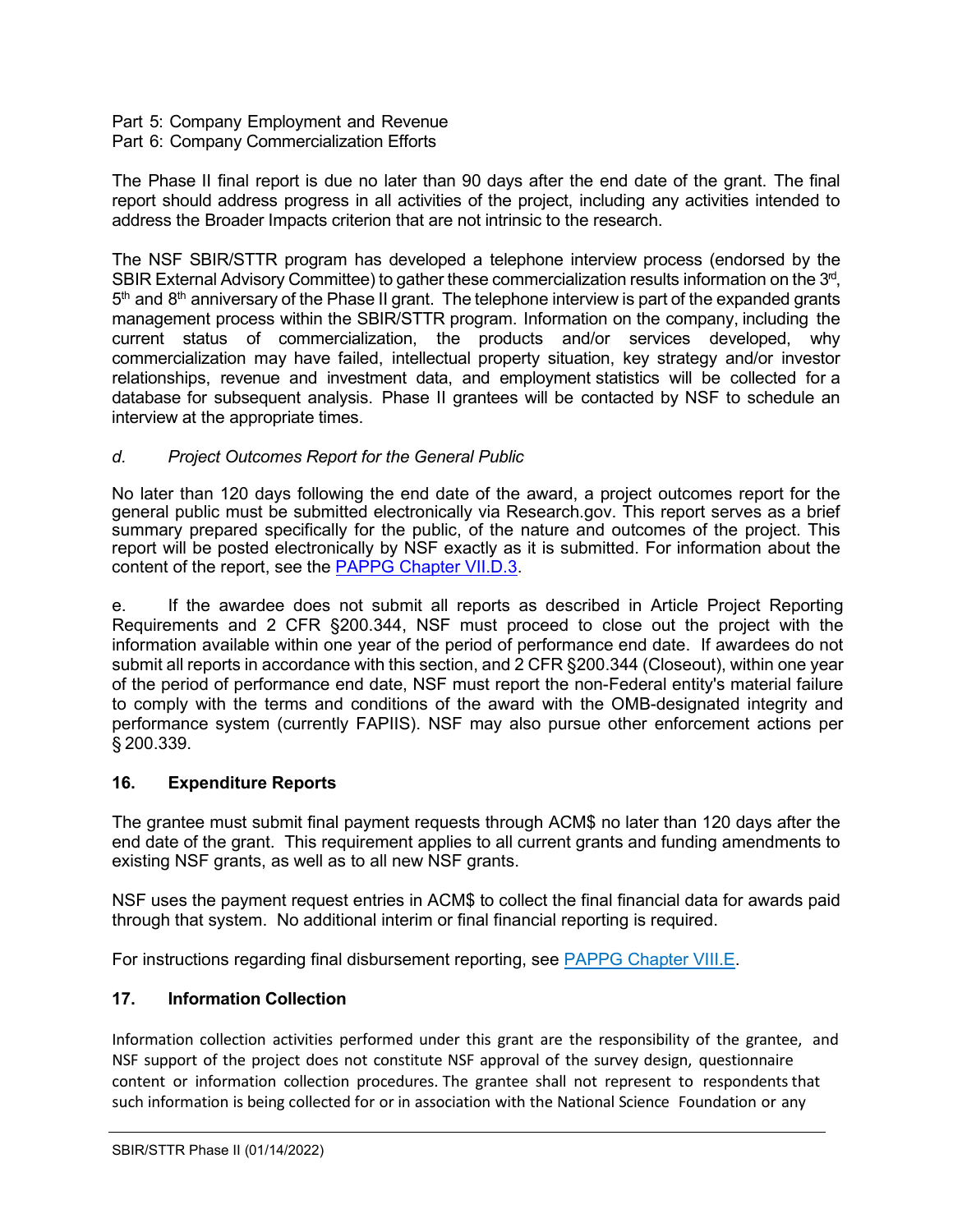other Government agency without the specific written approval of such information collection plan or device by the Foundation. This requirement, however, is not intended to preclude mention of NSF support of the project in response to an inquiry or acknowledgment of such support in any publication of this information.

## <span id="page-12-0"></span>**18. Responsible and Ethical Conduct of Research**

In accordance with Section 7009 of the America Creating Opportunities to Meaningfully Promote Excellence in Technology, Education, and Science (COMPETES) Act (42 USC 1862o–1) NSF requires that the grantee must have a plan in place to provide appropriate training and oversight in the responsible and ethical conduct of research (RCR) to undergraduates, graduate students and postdoctoral researchers who will be supported by NSF to conduct research. Training plans are subject to review, upon request.

The grantee must designate one or more persons to oversee compliance with the RECR training requirement. The grantee is responsible for verifying that undergraduate students, graduate students and postdoctoral researchers supported by NSF to conduct research have received training in the responsible and ethical conduct of research, in accordance with the plan the grantee has put in place for their organization.

The grantee shall ensure that these RECR requirements flow down to all subrecipients,or are otherwise appropriately addressed in the subaward.

# <span id="page-12-1"></span>**19. Reporting Fraud, Waste and Abuse**

a. Awardees must contact the OIG and the cognizant NSF Program Officer without delay when they first suspect fraud waste, or abuse. The OIG maintains a hotline to receive this information, which can be reached by email at oig@nsf.gov or by telephone at (800) 428-2189. Disclosures can also be made through the OIG website at: https://www.nsf.gov/oig/report-fraud/. Upon request, OIG will take appropriate measures to protect the identity of any individual who reports misconduct, as authorized by the Inspector General Act of 1978, as amended. Reports to OIG may also be made anonymously.

b. Examples of fraud, waste, and abuse relating to the SBIR/STTR program include, but are not limited to:

- 1. misrepresentations or material, factual omissions to obtain or otherwise receive funding under an SBIR/STTR award;
- 2. misrepresentations of the use of funds expended, work done, results achieved, or compliance with program requirements under an SBIR/STTR award;
- 3. fraud, theft, misuse, conversion, misappropriation, or embezzlement of SBIR/STTR award funds, including any use of award funds while not in full compliance with SBIR/STTR program requirements, or failure to pay taxes due on misused or converted SBIR/STTR award funds;
- 4. submission of a false claim or a false statement by any person in connection with any NSF SBIR/STTR program, activity, award, or operations;
- 5. concealment, forgery, falsification, or unauthorized destruction of government or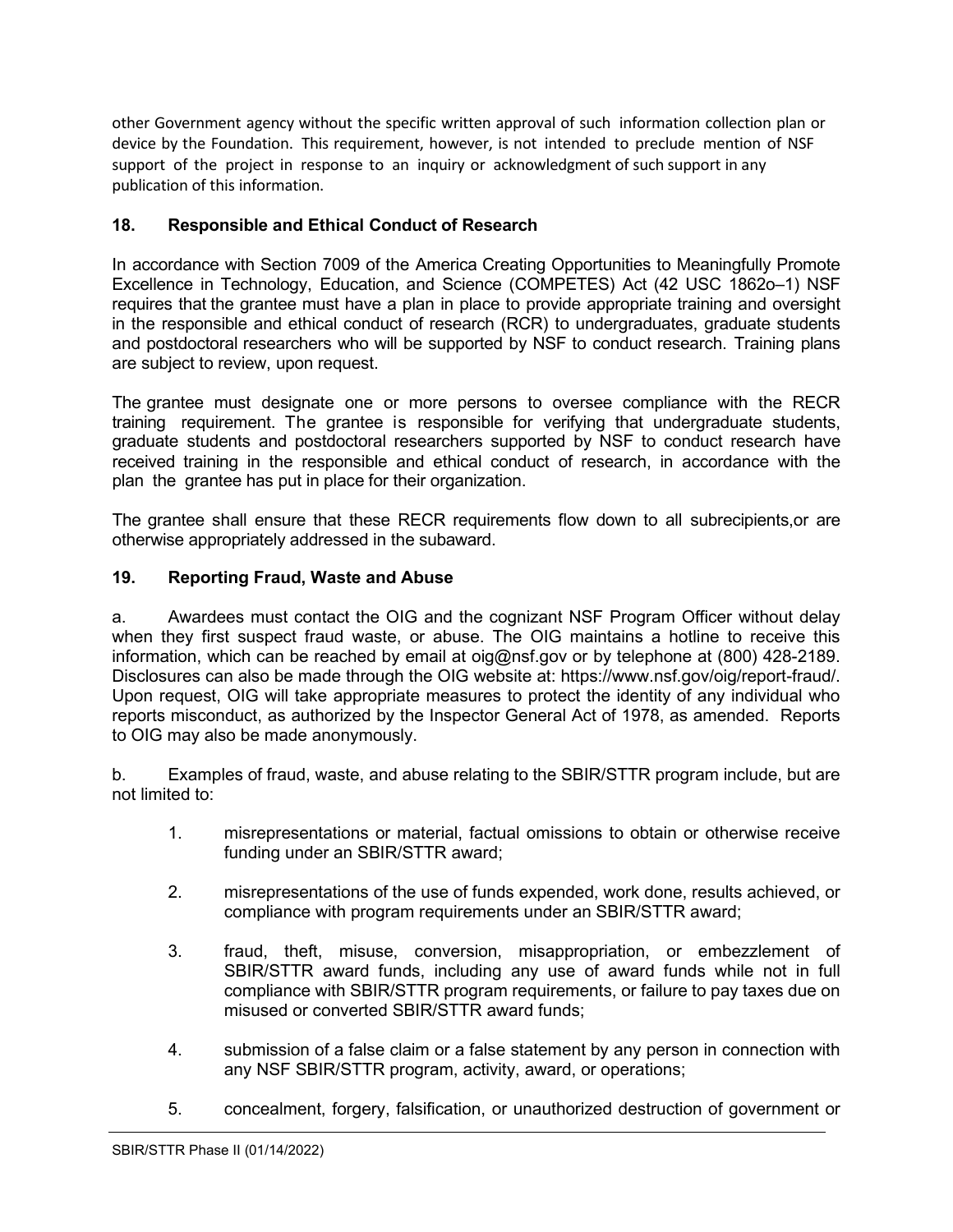program records;

- 6. fabrication, falsification, or plagiarism in applying for, carrying out, or reporting results from an SBIR/STTR award;
- 7. failure to comply with applicable federal costs principles governing an award;
- 8. extravagant, careless, or needless spending;
- 9. self-dealing, such as making a sub-award to an entity in which the PI has a financial interest without explicit NSF knowledge and approval;
- 10. acceptance by agency personnel of bribes, kickbacks, illegal gratuities, or gifts in exchange for grant or contract awards or other conflicts of interest that prevent the government from getting the best value; and,
- 11. Other violations of criminal or civil law, other violation of federal regulations, or other misconduct in connection with SBIR/STTR operations, programs, activities, or awards.

## <span id="page-13-0"></span>**20. Reporting Subawards and Executive Compensation**

### **This award term was extracted verbatim from Appendix A to Part 170. For these purposes, the term "you" means the NSF grantee.**

- a. Reporting of first-tier subawards.
	- i. Applicability. Unless exempt as provided in paragraph d. of this award term, you must report each action that equals or exceeds \$30,000 in Federal funds for a subaward to a non-Federal entity or Federal agency (see definitions in paragraph e. of this award term).
	- ii. Where and when to report.
		- (a) The non-Federal entity or Federal agency must report each obligating action described in paragraph a.1. of this award term to http://www.fsrs.gov.
		- (b). For subaward information, report no later than the end of the month following the month in which the obligation was made. (For example, if the obligation was made on November 7, 2010, the obligation must be reported by no later than December 31, 2010.)
	- iii. What to report. You must report the information about each obligating action that the submission instructions posted at http://www.fsrs.gov specify.
- b. Reporting total compensation of recipient executives for non-Federal entities.
	- i. Applicability and what to report. You must report total compensation for each of your five most highly compensated executives for the preceding completed fiscal year, if—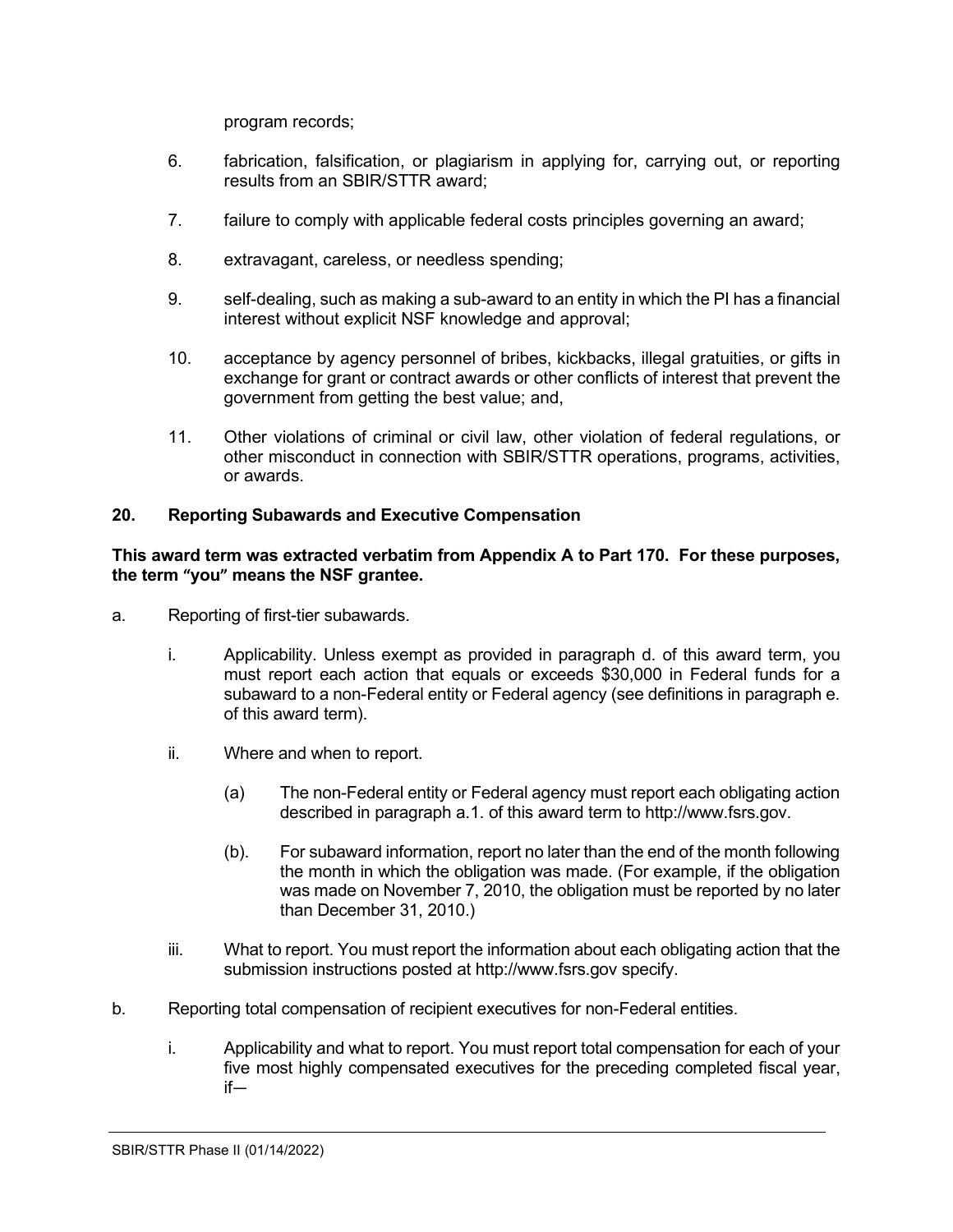- (a) the total Federal funding authorized to date under this Federal award equals or exceeds is \$30,000 or more as defined in 2 CFR §170.320;
- (b) in the preceding fiscal year, you received—
	- (i) 80 percent or more of your annual gross revenues from Federal procurement contracts (and subcontracts) and Federal financial assistance subject to the Transparency Act, as defined at 2 CFR §170.320 (and subawards), and
	- (ii) \$25,000,000 or more in annual gross revenues from Federal procurement contracts (and subcontracts) and Federal financial assistance subject to the Transparency Act, as defined at 2 CFR §170.320 (and subawards); and,
- (c) the public does not have access to information about the compensation of the executives through periodic reports filed under section 13(a) or 15(d) of the Securities Exchange Act of 1934 (15 U.S.C. 78m(a), 78o(d)) or section 6104 of the Internal Revenue Code of 1986. (To determine if the public has access to the compensation information, see the U.S. Security and Exchange Commission total compensation filings at http://www.sec.gov/answers/execomp.htm.)
- ii. Where and when to report. You must report executive total compensation described in paragraph b.1. of this award term:
	- (a) As part of your registration profile at https://www.sam.gov.
	- (b) By the end of the month following the month in which this award is made, and annually thereafter.
- c. Reporting of Total Compensation of Subrecipient Executives.
	- i. Applicability and what to report. Unless you are exempt as provided in paragraph d. of this award term, for each first-tier non-Federal entity subrecipient under this grant, the recipient shall report the names and total compensation of each of the subrecipient's five most highly compensated executives for the subrecipient's preceding completed fiscal year, if—
		- (a) in the subrecipient's preceding fiscal year, the subrecipient received—

(i) 80 percent or more of its annual gross revenues from Federal procurement contracts (and subcontracts) and Federal financial assistance subject to the Transparency Act, as defined at 2 CFR §170.320 (and subawards) and,

(ii) \$25,000,000 or more in annual gross revenues from Federal procurement contracts (and subcontracts), and Federal financial assistance subject to the Transparency Act (and subawards); and

(b) The public does not have access to information about the compensation of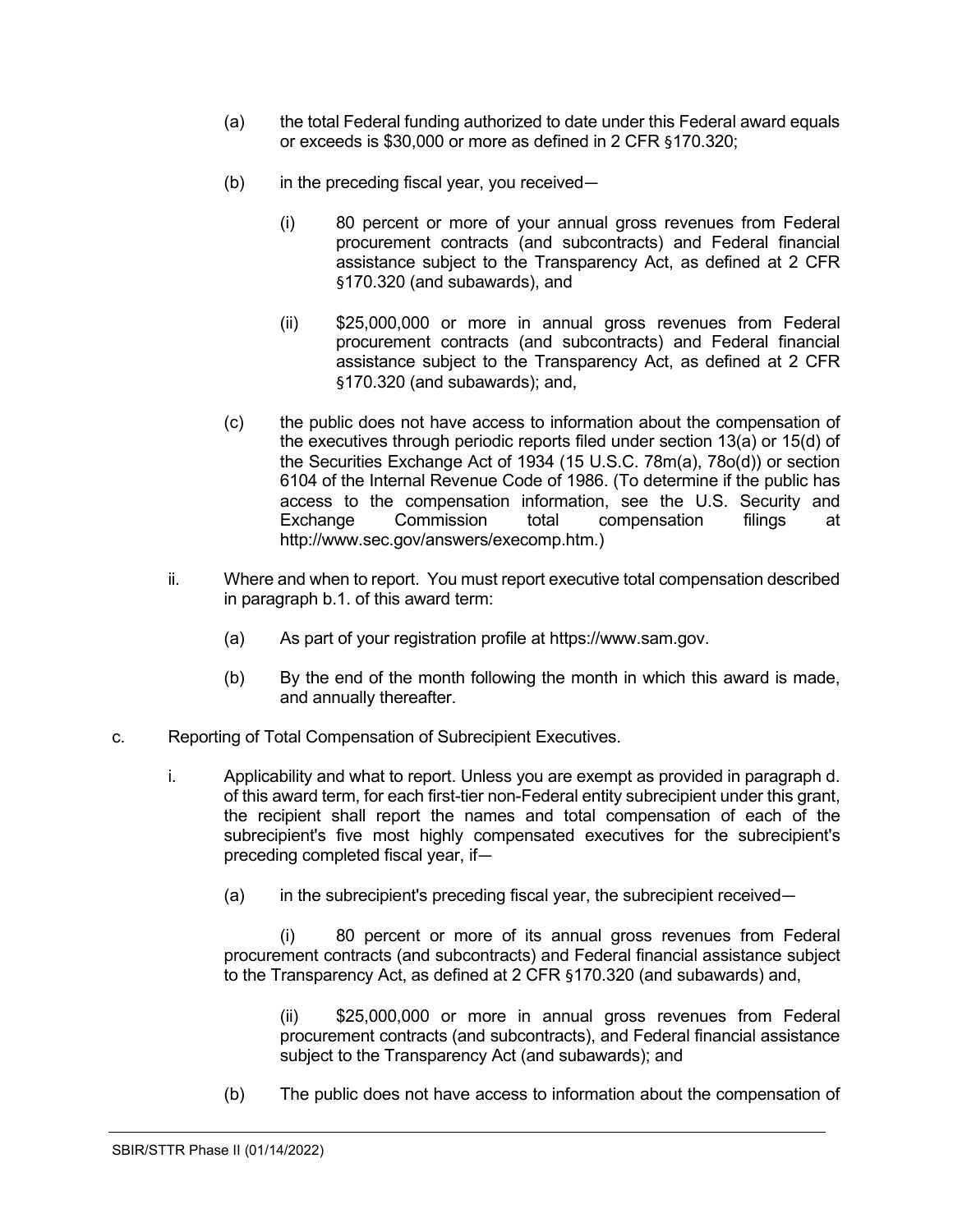the executives through periodic reports filed under section 13(a) or 15(d) of the Securities Exchange Act of 1934 (15 U.S.C. 78m(a), 78o(d)) or section 6104 of the Internal Revenue Code of 1986. (To determine if the public has access to the compensation information, see the U.S. Security and Exchange Commission total compensation filings at http://www.sec.gov/answers/execomp.htm.)

- ii. Where and when to report. You must report subrecipient executive total compensation described in paragraph c.1. of this award term:
	- (a) To the recipient.
	- (b) By the end of the month following the month during which you make the subaward. For example, if a subaward is obligated on any date during the month of October of a given year (i.e., between October 1 and 31), you must report any required compensation information of the subrecipient by November 30 of that year.

### d. Exemptions

If, in the previous tax year, you had gross income, from all sources, under \$300,000, you are exempt from the requirements to report:

i. Subawards,

and

ii. The total compensation of the five most highly compensated executives of any subrecipient.

- e. Definitions. For purposes of this award term:
	- i. Federal Agency means a Federal agency as defined at 5 U.S.C. 551(1) and further clarified by 5 U.S.C. 552(f).
	- ii. Non-Federal entity means all of the following, as defined in 2 CFR part 25:

(a) A Governmental organization, which is a State, local government, or Indian tribe;

- (b) A foreign public entity;
- (c) A domestic or foreign nonprofit organization; and,
- (d) A domestic or foreign for-profit organization.
- iii. Executive means officers, managing partners, or any other employees in management positions.
- iv. Subaward: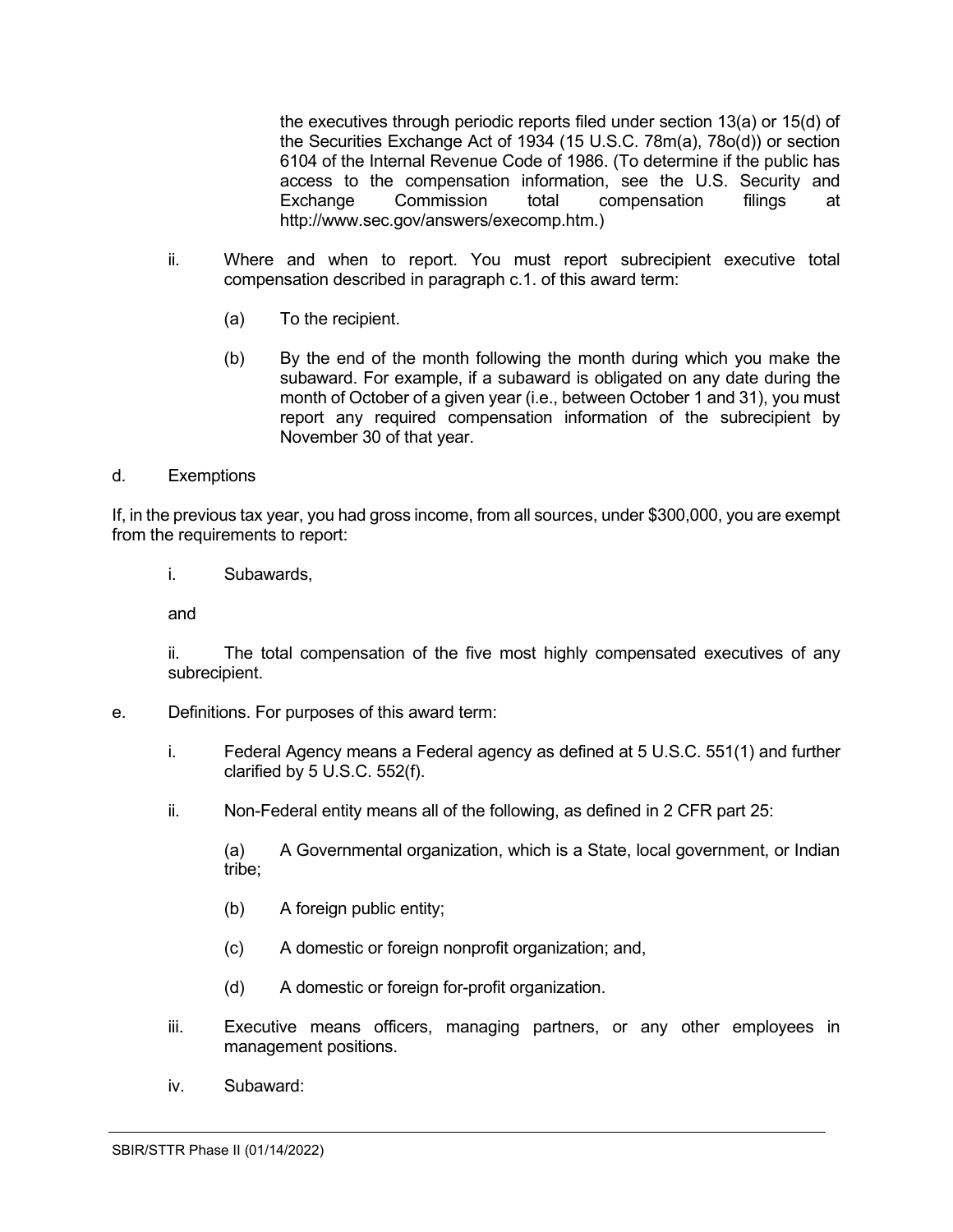- (a) This term means a legal instrument to provide support for the performance of any portion of the substantive project or program for which you received this award and that you as the recipient award to an eligible subrecipient.
- (b) The term does not include your procurement of property and services needed to carry out the project or program (for further explanation, see 2 CFR §200.331).
- (c) A subaward may be provided through any legal agreement, including an agreement that you or a subrecipient considers a contract.
- v. Subrecipient means a non-Federal entity or Federal agency that:
	- (a) Receives a subaward from you (the recipient) under this award; and
	- (b) Is accountable to you for the use of the Federal funds provided by the subaward.

vi. Total compensation means the cash and noncash dollar value earned by the executive during the recipient's or subrecipient's preceding fiscal year and includes the following (for more information see 17 CFR 229.402(c)(2)).

# <span id="page-16-0"></span>**21. System for Award Management and Universal Identifier Requirements**

### **This award term was extracted verbatim from Appendix A to Part 25. For these purposes, the term "you" means the NSF grantee.**

a. Requirement for System for Award Management

Unless you are exempted from this requirement under 2 CFR §25.110, you as the recipient must maintain current information in the SAM. This includes information on your immediate and highest level owner and subsidiaries, as well as on all of your predecessors that have been awarded a Federal contract or Federal financial assistance within the last three years, if applicable, until you submit the final financial report required under this Federal award or receive the final payment, whichever is later. This requires that you review and update the information at least annually after the initial registration, and more frequently if required by changes in your information or another Federal award term.

b. Requirement for Unique Entity Identifier

If you are authorized to make subawards under this Federal award, you:

- i. Must notify potential subrecipients that no entity (see definition in paragraph C of this award term) may receive a subaward from you until the entity has provided its Unique Entity Identifier to you.
- ii. May not make a subaward to an entity unless the entity has provided its Unique Entity Identifier to you. Subrecipients are not required to obtain an active SAM registration, but must obtain a Unique Entity Identifier.
- c. Definitions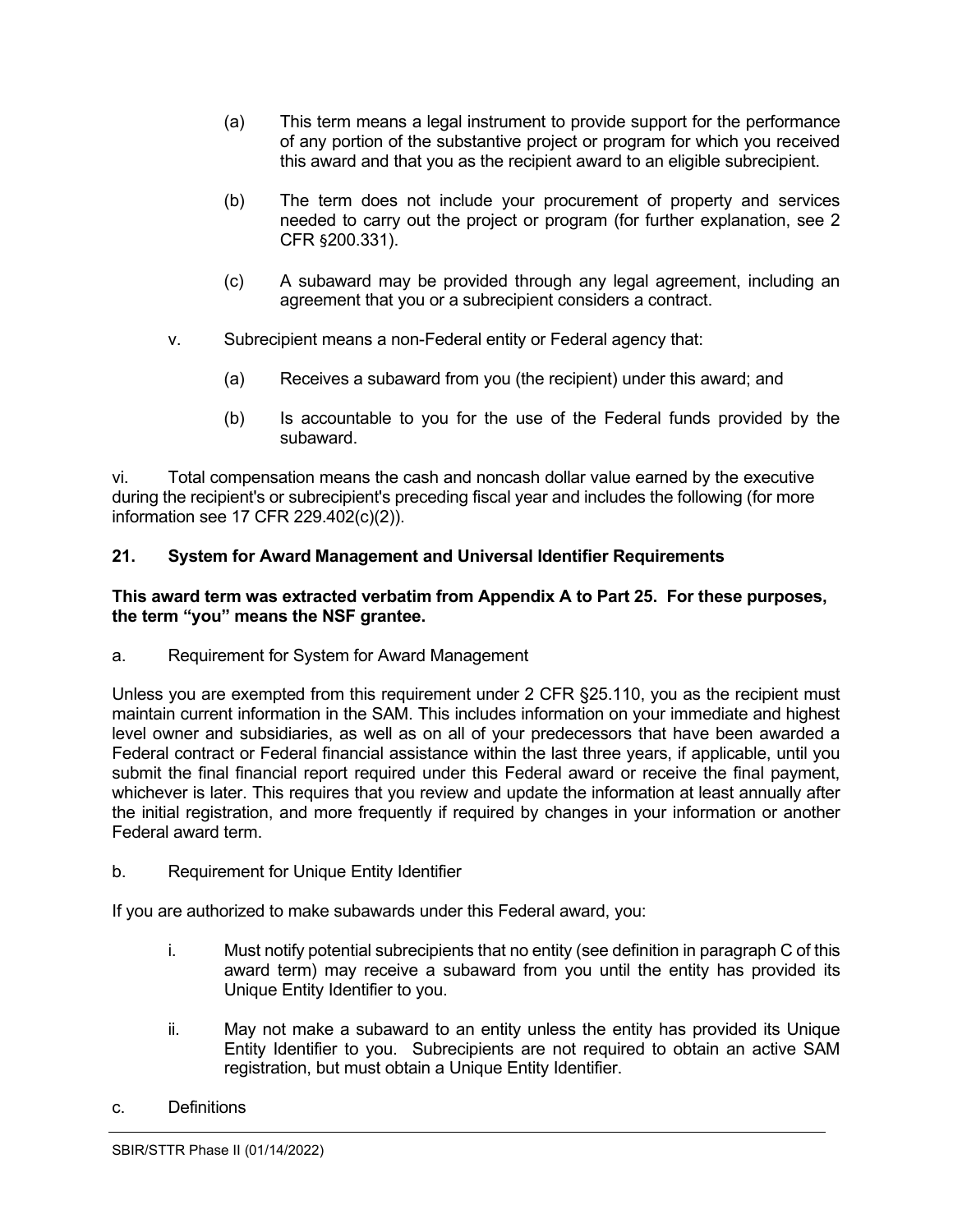For purposes of this term:

- i. System for Award Management (SAM) means the Federal repository into which a recipient must provide information required for the conduct of business as a recipient. Additional information about registration procedures may be found at the SAM Internet site (currently at https://www.sam.gov).
- ii. Unique Entity Identifier means the identifier assigned by SAM to uniquely identify business entities.
- iii. Entity includes non-Federal entities as defined at 2 CFR §200.1 and also includes all of the following, for purposes of this part:
	- (a) A foreign organization;
	- (b) A foreign public entity;
	- (c) A domestic or foreign for-profit organization; and
	- (d) A Federal agency.
- iv. Subaward has the meaning given in 2 CFR §200.1.
- v. Subrecipient has the meaning given in 2 CFR §200.1.

## <span id="page-17-0"></span>**22. Unpaid Federal Tax Liability**

## **Article 22 applies only to grantees that are corporations.**

In accordance with the Financial Services and General Governmental Appropriations Act, 2020, the grantee affirms that the corporation has no unpaid Federal tax liability that has been assessed, for which all judicial and administrative remedies have been exhausted or lapsed, and that is not being paid in a timely manner pursuant to an agreement with the authority responsible for collecting the tax liability

## <span id="page-17-1"></span>**23. Criminal Convictions**

## **Article 23 applies only to grantees that are corporations.**

In accordance with the Financial Services and General Governmental Appropriations Act, 2020, the grantee affirms that the corporation has not been convicted of a felony criminal violation under any Federal law within the preceding 24 months.

## <span id="page-17-2"></span>**24. Copyrighted Material**

### a. *Definition*

Subject writing means any material that:

1. is or may be copyrighted under Title 17 of the [USC;](http://www.access.gpo.gov/uscode/title17/title17.html) and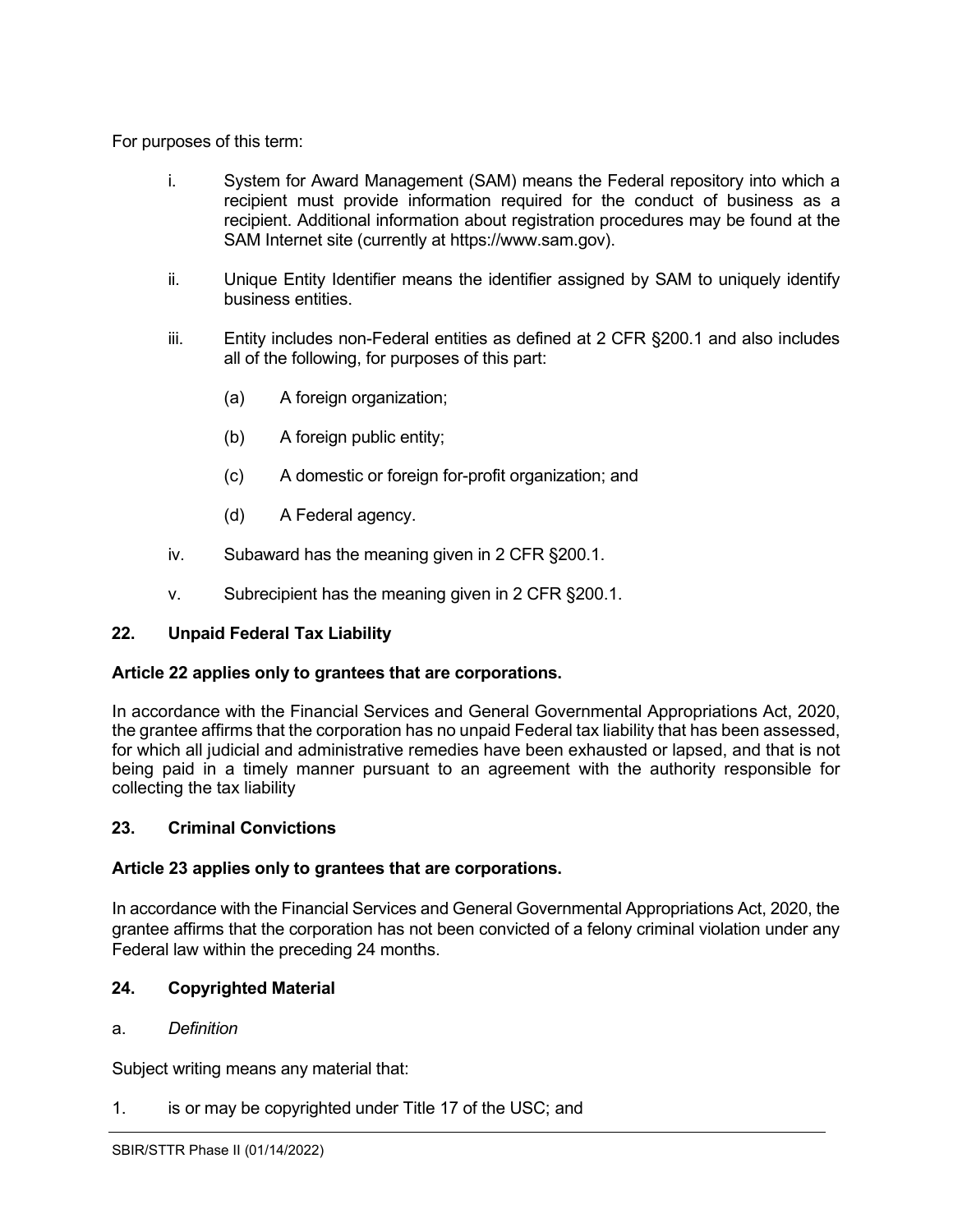2. is produced by the grantee or its employees in the performance of work under this grant.

Subject writings include such items as reports, books, journal articles, software, databases, sound recordings, videotapes and videodiscs.

## b. *Copyright Ownership, Government License*

Except as otherwise specified in the grant or by this paragraph, the grantee may own or permit others to own copyright in all subject writings. The grantee agrees that if it or anyone else does own copyright in a subject writing, the Federal government will have a nonexclusive, nontransferable, irrevocable, royalty-free license to exercise or have exercised for or on behalf of the US throughout the world all the exclusive rights provided by copyright. Such license, however, will not include the right to sell copies or phonorecords of the copyrighted works to the public.

## c. *Grants Affected by International Agreements*

If the grant indicates it is subject to an identified international agreement or treaty, NSF can direct the grantee to convey to any foreign participant or otherwise dispose of such rights to subject writings as are required to comply with that agreement or treaty. In such cases, the standard clauses for Copyrighted Material or Patents Rights will be modified through the addition of the following:

"This project is supported under the cooperative program listed below. Your rights in inventions, writings and data may be affected."

The applicable agreement or treaty will be identified immediately beneath that sentence.

## *d. Grantee Action to Protect Government Interests*

The grantee agrees to acquire, through written agreement or an employment relationship, the ability to comply with the requirements of the preceding paragraphs and, in particular, to acquire the ability to convey rights in a subject writing to a foreign participant if directed by NSF under the previous paragraph. The grantee further agrees that any transfer of copyright or any other rights to a subject writing, by it or anyone whom it has allowed to own such rights, will be made subject to the requirements of this article.

## <span id="page-18-0"></span>**25. Publications**

### *a. Acknowledgment of Support*

The grantee is responsible for assuring that an acknowledgment of NSF support:

1. is made in any publication (including World Wide Web pages) of any material based on or developed under this project, in the following terms:

> "This material is based upon work supported by the National Science Foundation under Grant No. (NSF grant number)."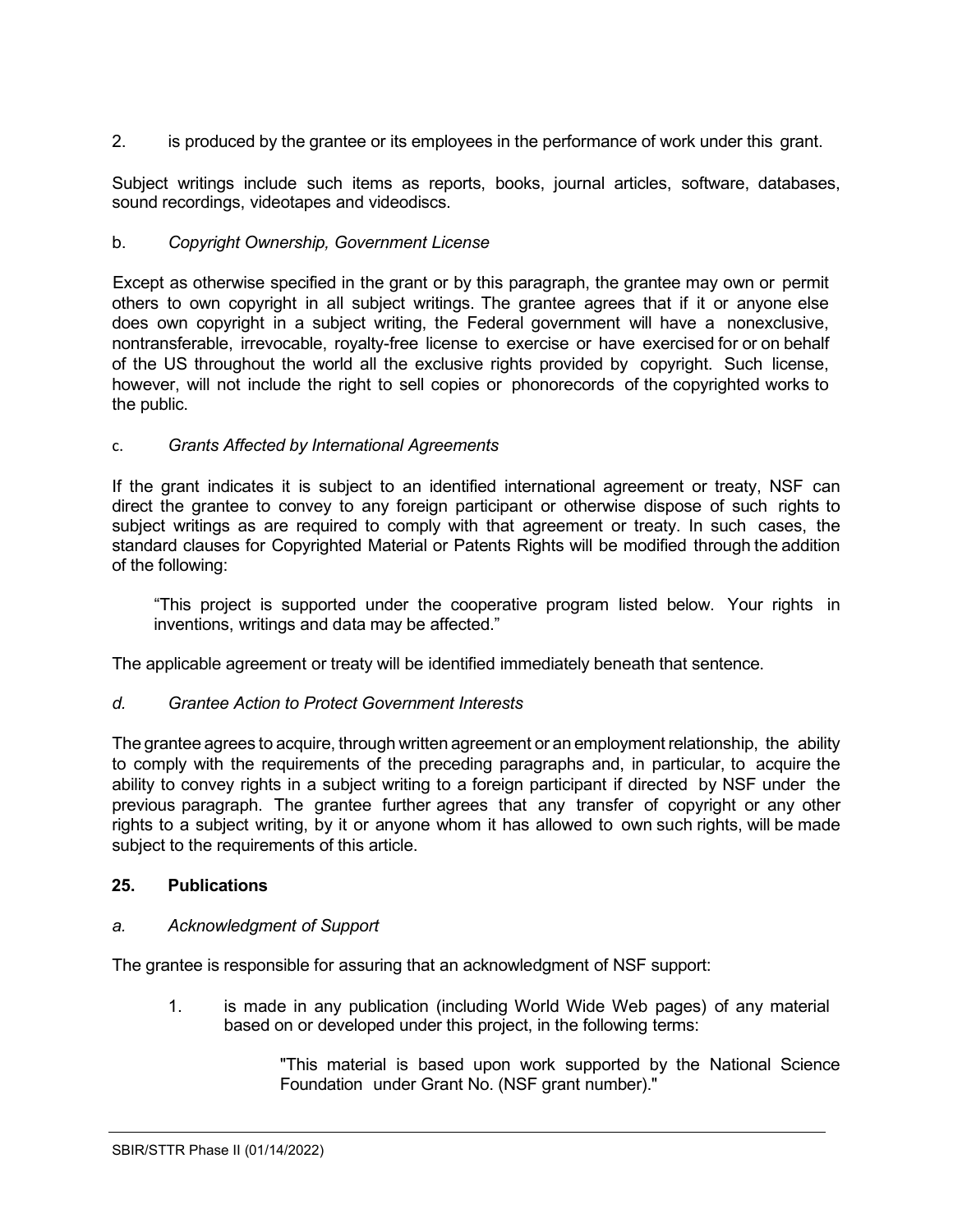2. is orally acknowledged during all news media interviews, including popular media such as radio, television and news magazines.

### *b. Disclaimer*

The grantee is responsible for assuring that every publication of material (including World Wide Web pages) based on or developed under this grant, except scientific articles or papers appearing in scientific, technical or professional journals, contains the following disclaimer:

"Any opinions, findings and conclusions or recommendations expressed in this material are those of the author(s) and do not necessarily reflect the views of the National Science Foundation."

### *c. Copies for NSF*

The grantee is responsible for assuring that the cognizant NSF Program Officer is provided access to, either electronically or in paper form, a copy of every publication of material based on or developed under this grant, clearly labeled with the grant number and other appropriate identifying information, promptly after publication.

### <span id="page-19-0"></span>**26. Intangible Property[4](#page-19-1)**

The following Intangible Property article (implementing the Bayh-Dole Act, [35 USC §200 et seq.] shall apply to all awards for scientific or engineering research unless special provisions have been negotiated. The awardee shall include this article in all subawards for scientific or engineering research activities.

### *a. Definitions*

- 1. INVENTION means any invention or discovery which is or may be patentable or otherwise protectable under Title 35 of the USC, to any novel variety of plant which is or may be protected under the Plant Variety Protection Act (7 USC [§2321](http://www.access.gpo.gov/uscode/title7/chapter57_.html) et [seq.\)](http://www.access.gpo.gov/uscode/title7/chapter57_.html).
- 2. SUBJECT INVENTION means any invention of the awardee conceived or first actually reduced to practice in the performance of work under this award, provided that in the case of a variety of plant, the date of determination (as defined in section 41(d)) must also occur during the period of performance.
- 3. PRACTICAL APPLICATION means to manufacture in the case of a composition or product, to practice in the case of a process or method, or to operate in the case of a machine or system; and, in each case, under such conditions as to establish that the invention is being utilized and that its benefits are to the extent permitted by law or Government regulations available to the public on reasonable terms.
- 4. MADE when used in relation to any invention means the conception or first actual

<span id="page-19-1"></span><sup>4</sup> The grantee is reminded that, in view of the U.S. Supreme Court decision in Stanford v. Roche, employee assignment agreements should include a present conveyance of rights ("I hereby assign" rather than a promise or intent to assign) in order to effectively convey patent rights to the institution, allowing the institution to meet its responsibility under the Bayh-Dole Act to provide the agency with a license of patented inventions.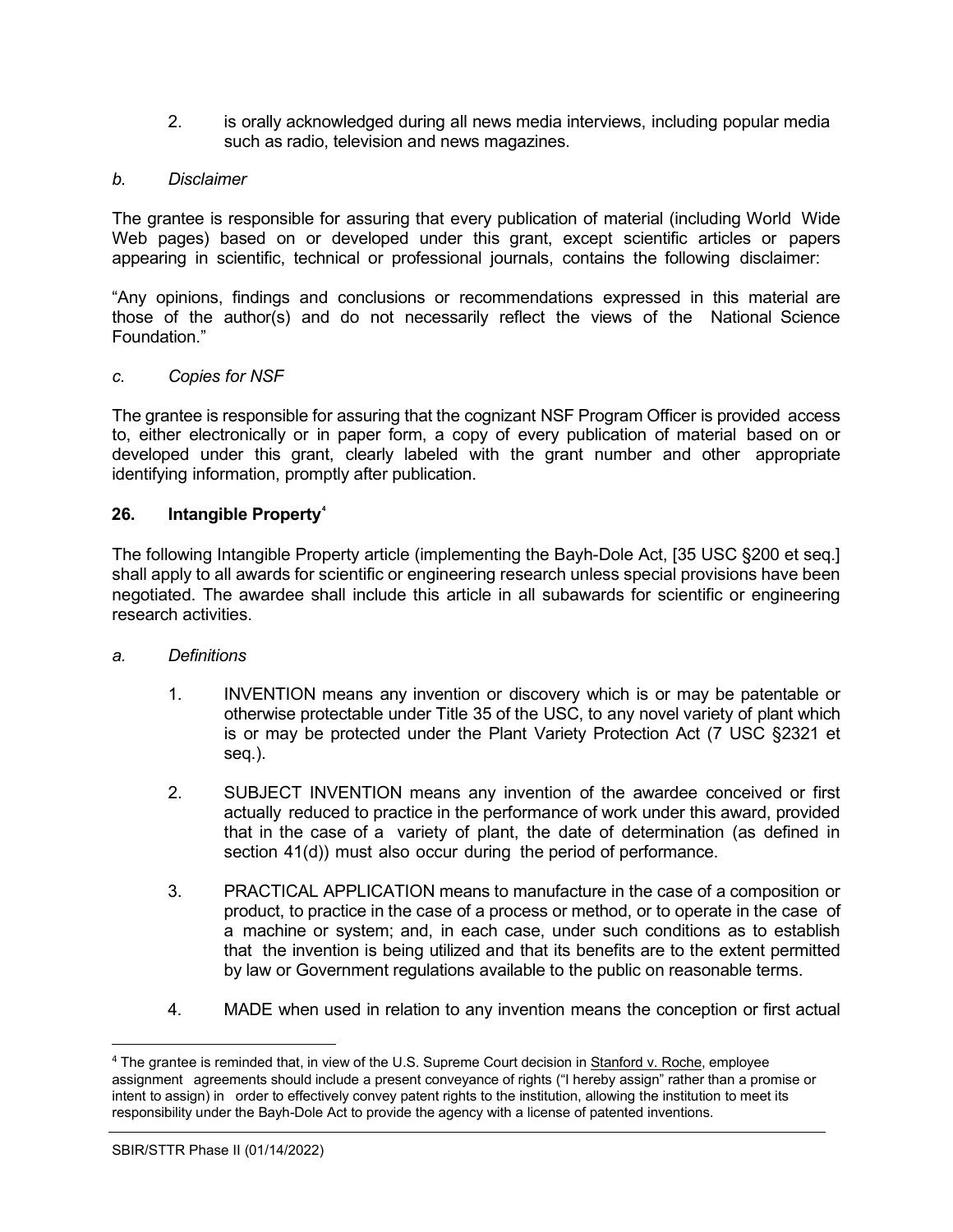reduction to practice of such invention.

- 5. SMALL BUSINESS FIRM means a small business concern as defined at section 2 of Pub. L. 85-536 (15 USC §632) and implementing regulations of the Administrator of the Small Business Administration. For the purpose of this clause, the size standards for small business concerns involved in government procurement and subcontracting at 13 CFR 121.3-8 and 13 CFR 121.3-12, respectively, will be used.
- 6. NON-PROFIT ORGANIZATION means a domestic university or other institution of higher education or an organization of the type described in Section 501(c)(3) of the Internal Revenue Code of 1954 (26 USC [§501\(c\)\)](http://frwebgate.access.gpo.gov/cgi-bin/getdoc.cgi?dbname=browse_usc&amp%3Bdocid=Cite%3A%2B26USC501) and exempt from taxation under Section 501(a) of the Internal Revenue Code (26 USC [§501\(a\)\)](http://frwebgate.access.gpo.gov/cgi-bin/getdoc.cgi?dbname=browse_usc&amp%3Bdocid=Cite%3A%2B26USC501) or any domestic non-profit scientific or educational organization qualified under a State non-profit organization statute.
- 7. STATUTORY PERIOD means the one-year period before the effective filing date of a claimed invention during which exceptions to prior art exist per 35 USC §102(b) as amended by the Leahy-Smith America Invents Act, Public Law 112-29.
- 8. CONTRACTOR means any person, small business firm or nonprofit organization, or, as set forth in section 1, paragraph (b)(4) of Executive Order 12591, as amended, any business firm regardless of size, which is a party to a funding agreement.

### *b. Allocation of Principal Rights*

The awardee may retain the entire right, title and interest throughout the world to each subject invention subject to the provisions of this Intangible Property clause and 35 [USC](http://frwebgate.access.gpo.gov/cgi-bin/getdoc.cgi?dbname=browse_usc&docid=Cite%3A%2B35USC203) Part [203.](http://frwebgate.access.gpo.gov/cgi-bin/getdoc.cgi?dbname=browse_usc&docid=Cite%3A%2B35USC203) With respect to any subject invention in which the awardee retains title, the Federal Government shall have a non-exclusive, nontransferable, irrevocable, paid-up license to practice or have practiced for or on behalf of the US the subject invention throughout the world. If the award indicates it is subject to an identified international agreement or treaty, the National Science Foundation (NSF) also has the right to direct the awardee to convey to any foreign participant such patent rights to subject inventions as are required to comply with that agreement or treaty.

## *Invention Disclosure, Election of Title and Filing of Patent Applications by Awardee*

1. The awardee will disclose each subject invention to NSF, within two months after the inventor discloses it, in writing to awardee personnel responsible for the administration of patent matters. The disclosure to NSF shall be in the form of a written report and shall identify the award under which the invention was made and the inventor(s). It shall be sufficiently complete in technical detail to convey a clear understanding of the nature, purpose, operation, and, to the extent known, the physical, chemical, biological or electrical characteristics of the invention. The disclosure shall also identify any publication, on sale or public use of the invention, whether a manuscript describing the invention has been submitted for publication and, if so, whether it has been accepted for publication, at the time of disclosure. In addition, after disclosure to NSF, the awardee will promptly notify NSF of the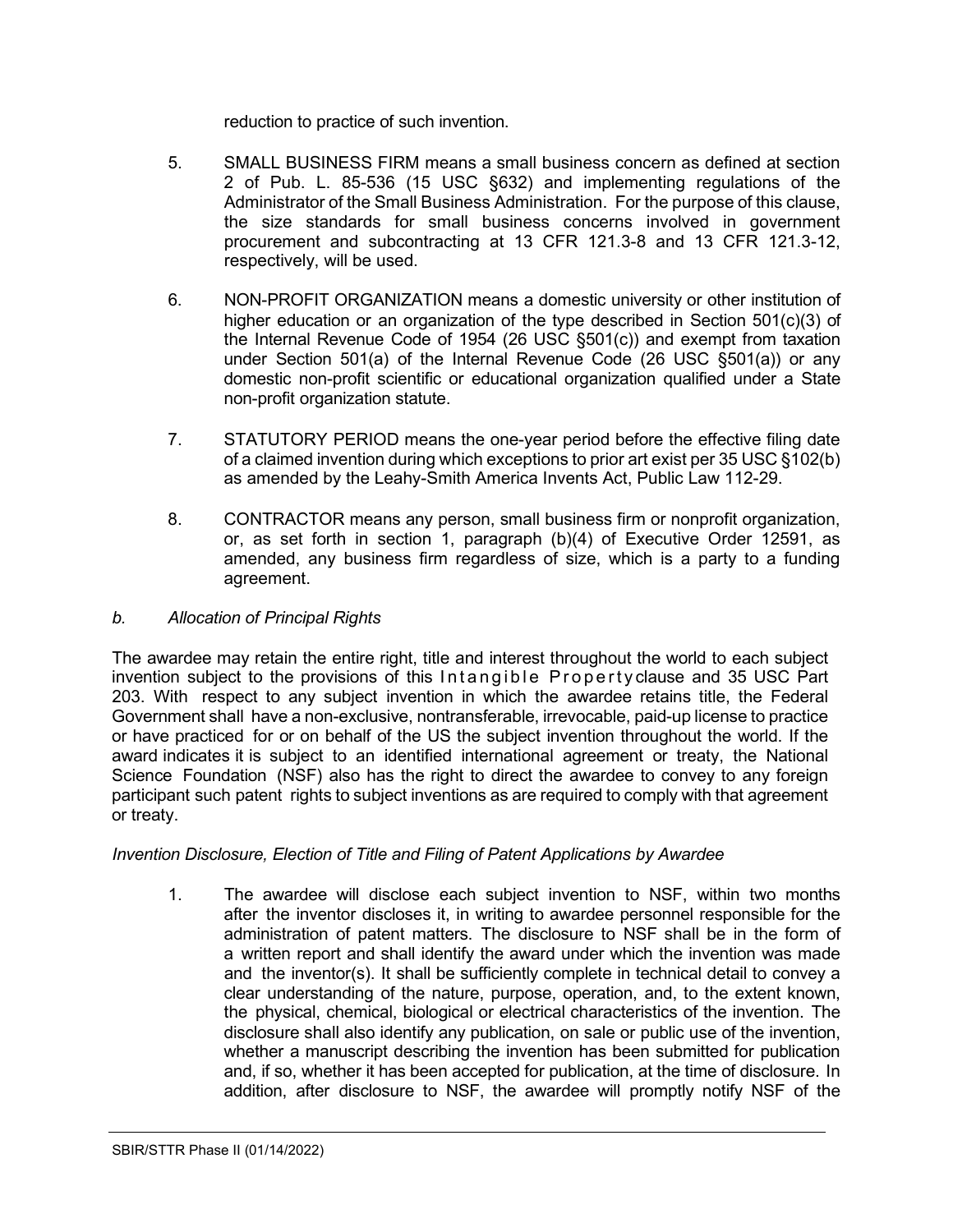acceptance of any manuscript describing the invention for publication, or of any on sale or public use planned by the awardee.

- 2. The awardee will elect in writing whether or not to retain title to any such invention by notifying NSF within two years of disclosure to NSF. However, in any case where publication, on sale, or public use has initiated the one-year statutory period wherein valid patent protection can still be obtained in the US, the period for election of title may be shortened by NSF to a date that is no more than 60 days prior to the end of the statutory period.
- 3. The awardee will file its initial patent application on an invention to which it elects to retain title within one year after election of title or, if earlier, prior to the end of any statutory period wherein valid patent protection can be obtained in the US after a publication, on sale, or public use. If the awardee files a provisional application as its initial patent application, it shall file a non-provisional application within 10 months of the filing of the provisional application. The awardee will file patent applications in additional countries or international patent offices within either ten months of the first filed patent application, or six months from the date when permission is granted by the Commissioner of Patents to file foreign patent applications when such filing has been prohibited by a Secrecy Order.
- 4. For any subject invention with NSF and awardee co-inventors, where NSF determines that it would be in the interest of the government, pursuant to 35 USC §207(a)(3), to file an initial patent application on the subject invention, NSF, at its discretion and in consultation with the awardee*,* may file such application at its own expense, provided that the awardee retains the ability to elect title pursuant to 35 USC §202(a).
- 5. Requests for extension of the time for disclosure to NSF, election and filing under subparagraphs 1., 2. and 3 may, at the discretion of NSF, be awarded. When an awardee has requested an extension for filing a non-provisional application after filing a provisional application, a one-year extension will be granted unless NSF notifies the contractor within 60 days of receiving the request.

### *c. Conditions When the Government May Obtain Title*

The awardee will convey to NSF, upon written request, title to any subject invention:

- 1. if the awardee fails to disclose or elect the subject invention within the times specified in paragraph c. above, or elects not to retain title;
- 2. in those countries in which the awardee fails to file patent applications within the times specified in paragraph c. above, provided, however, that if the awardee has filed a patent application in a country after the times specified in paragraph (c) of this clause, but prior to its receipt of the written request of NSF*,* the awardee shall continue to retain title in that country; or
- 3. in any country in which the awardee decides not to continue the prosecution of any non-provisional patent application for, to pay a maintenance, annuity or renewal fee on, or defend in a reexamination or opposition proceeding on, a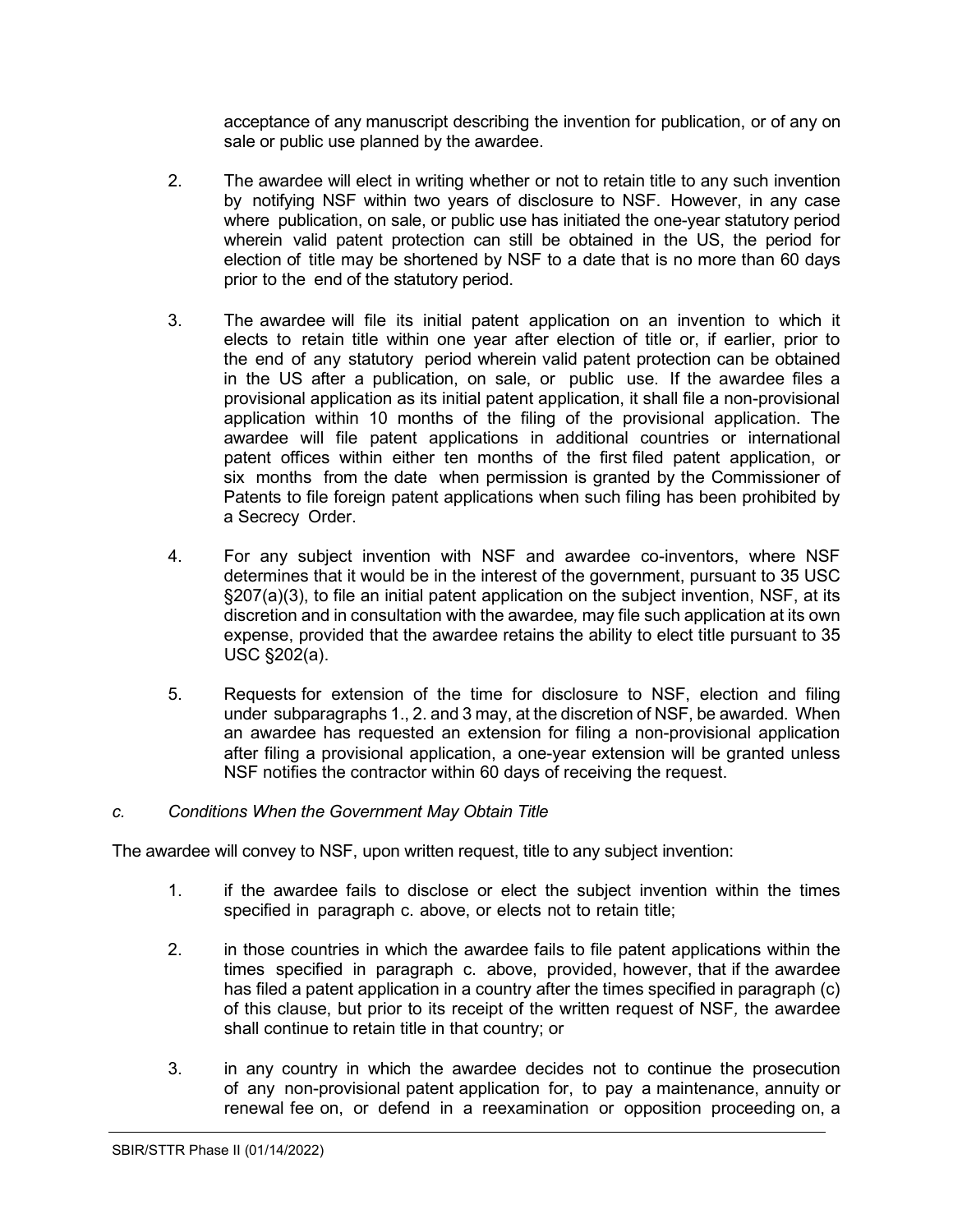patent on a subject invention.

- *d. Minimum Rights to Awardee*
	- 1. The awardee will retain a non-exclusive royalty-free license throughout the world in each subject invention to which the Government obtains title, except if the awardee fails to disclose the subject invention within the times specified in paragraph c. above. The awardee's license extends to its domestic subsidiaries and affiliates, if any, within the corporate structure of which the awardee is a party and includes the right to award sublicenses of the same scope to the extent the awardee was legally obligated to do so at the time the award was made. The license is transferable only with the approval of NSF except when transferred to the successor of that part of the awardee's business to which the invention pertains.
	- 2. The awardee's domestic license may be revoked or modified by NSF to the extent necessary to achieve expeditious practical application of the subject invention pursuant to an application for an exclusive license submitted in accordance with applicable provisions at [37](http://www.access.gpo.gov/nara/cfr/waisidx_06/37cfr404_06.html) [CFR](http://www.access.gpo.gov/nara/cfr/waisidx_06/37cfr404_06.html) Part 404. This license will not be revoked in that field of use or the geographical areas in which the awardee has achieved practical application and continues to make the benefits of the invention reasonably accessible to the public. The license in any foreign country may be revoked or modified at discretion of NSF to the extent the awardee, its licensees or its domestic subsidiaries or affiliates have failed to achieve practical application in that foreign country.
	- 3. Before revocation or modification of the license, NSF will furnish the awardee a written notice of its intention to revoke or modify the license, and the awardee will be allowed 30 days (or such other time as may be authorized by NSF for good cause shown by the awardee) after the notice to show cause why the license should not be revoked or modified. The awardee has the right to appeal, in accordance with applicable regulations in 37 [CFR](http://www.access.gpo.gov/nara/cfr/waisidx_06/37cfr404_06.html) Part 404 concerning the licensing of Government-owned inventions, any decision concerning the revocation or modification of its license.

### *e. Awardee Action to Protect Government's Interest*

- 1. The awardee agrees to execute or to have executed and promptly deliver to NSF all instruments necessary to: (i) establish or confirm the rights the Government has throughout the world in those subject inventions for which the awardee retains title; and (ii) convey title to NSF when requested under paragraph d. above, and to enable the Government to obtain patent protection throughout the world in that subject invention.
- 2. The awardee agrees to require, by written agreement, its employees, other than clerical and non-technical employees, to disclose promptly in writing to personnel identified as responsible for the administration of patent matters and in a format suggested by the awardee each subject invention made under this award in order that the awardee can comply with the disclosure provisions of paragraph c. above, to assign to the awardee the entire right, title and interest in and to each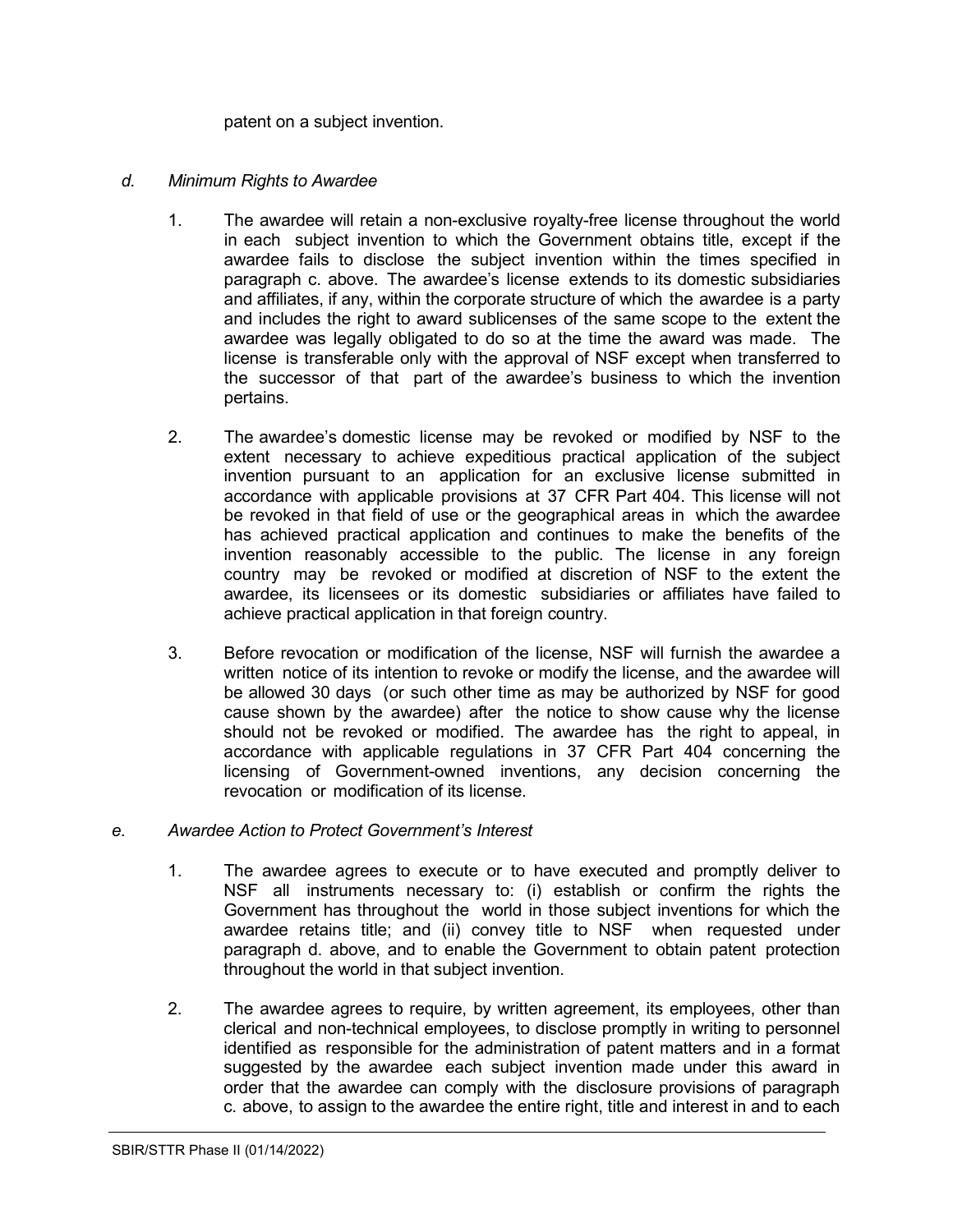subject invention made under the award, and to execute all papers necessary to file patent applications on subject inventions and to establish the Government's rights in the subject inventions. The disclosure format should require, as a minimum, the information requested by paragraph c.1 above. The awardee shall instruct such employees through the employee agreements or other suitable educational programs on the importance of reporting inventions in sufficient time to permit the filing of patent applications prior to US or foreign statutory bars.

- 3. For each subject invention, the awardee will, no less than 60 days prior to the expiration of the statutory deadline, notify NSF of any decision: not to continue the prosecution of a non-provisional patent application; not to pay a maintenance, annuity or renewal fee; not to defend in a reexamination or opposition proceeding on a patent, in any country; to request, be a party to, or take action in a trial proceeding before the Patent Trial and Appeals Board of the US Patent and Trademark Office, including but not limited to post-grant review, review of a business method patent, *inter partes* review, and derivation proceeding; or to request, be a party to, or take action in a non-trial submission of art or information at the US Patent and Trademark Office, including but not limited to a pre-issuance submission, a post-issuance submission, and supplemental.
- 4. The awardee agrees to include, within the specification of any US patent application and any patent issuing thereon covering a subject invention, the following statement:

"This invention was made with Government support under (identify the NSF award number) awarded by the National Science Foundation. The Government has certain rights in this invention."

5. The awardee or its representative will complete, execute and forward to NSF a confirmation of a License to the US Government and the page of a United States patent application that contains the Federal support clause within two months of filing any domestic or foreign patent application.

### *f. Subawards*

- 1. The awardee will include this Intangible Property clause, suitably modified to identify the parties, in all subawards, regardless of tier, for experimental, developmental or research work. The subawardee will retain all rights provided for the awardee in this Intangible Property clause, and the awardee will not, as part of the consideration for awarding the subaward, obtain rights in the subawardees' subject inventions.
- 2. In the case of subawards, at any tier, when the prime award by NSF was a contract (but not a cooperative agreement), NSF, subawardee and contractor agree that the mutual obligations of the parties created by this Intangible Property clause constitute a contract between the subawardee and the Foundation with respect to those matters covered by this Intangible Property clause.
- *g. Reporting on Utilization of Subject Inventions*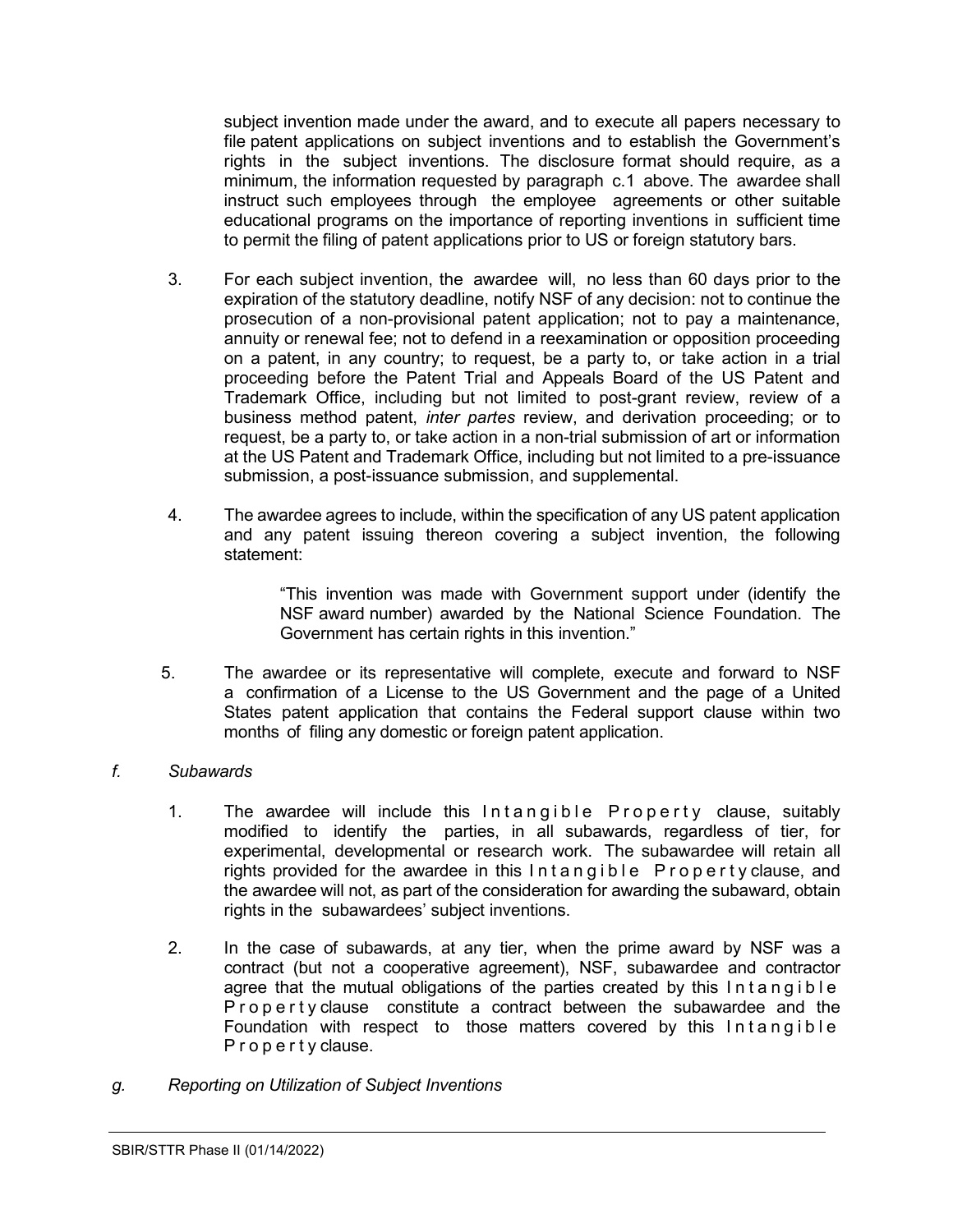Upon request, the awardee agrees to submit on request periodic reports no more frequently than annually on the utilization of a subject invention or on efforts at obtaining such utilization that are being made by the awardee or its licensees or assignees. Such reports shall include information regarding the status of development, date of first commercial sale or use, gross royalties received by the awardee and such other data and information as NSF may reasonably specify. The awardee also agrees to provide additional reports in connection with any march-in proceeding undertaken by NSF in accordance with paragraph j. of this Intangible Property clause. As required by 35 USC [§202\(c\)\(5\),](http://frwebgate.access.gpo.gov/cgi-bin/getdoc.cgi?dbname=browse_usc&docid=Cite%3A%2B35USC202) NSF agrees it will not disclose such information to persons outside the Government without the permission of the awardee.

# *h. Preference for United States Industry*

Notwithstanding any other provision of this Intangible Property clause, the awardee agrees that neither it nor any assignee will grant to any person the exclusive right to use or sell any subject invention in the US unless such person agrees that any products embodying the subject invention or produced through the use of the subject invention will be manufactured substantially in the US. However, in individual cases, the requirement for such an agreement may be waived by NSF upon a showing by the awardee or its assignee that reasonable but unsuccessful efforts have been made to award licenses on similar terms to potential licensees that would be likely to manufacture substantially in the US or that under the circumstances domestic manufacture is not commercially feasible.

## *i. March-in Rights*

The grantee agrees that with respect to any subject invention in which it has acquired title, NSF has the right in accordance with procedures at [37 CFR §401.6](http://www.access.gpo.gov/nara/cfr/waisidx_06/37cfr401_06.html) and the NSF PAPPG Chapter XI.D.1.I. to require the grantee, an assignee or exclusive licensee of a subject invention to grant a non-exclusive, partially exclusive or exclusive license in any field of use to a responsible applicant or applicants, upon terms that are reasonable under the circumstances and if the grantee, assignee or exclusive licensee refuses such a request, NSF has the right to grant such a license itself if NSF determines that such action is necessary:

- 1. because the awardee or assignee has not taken or is not expected to take within a reasonable time, effective steps to achieve practical application of the subject invention in such field of use;
- 2. to alleviate health or safety needs which are not reasonably satisfied by the awardee, assignee, or their licensees;
- 3. to meet requirements for public use specified by Federal regulations and such requirements are not reasonably satisfied by the awardee, assignee, or licensee; or
- 4. because the agreement required by paragraph i. of this Intangible Property clause has not been obtained or waived or because a licensee of the exclusive right to use or sell any subject invention in the US is in breach of such agreement.

### *j. Communications*

All communications required by this Intangible Property clause must be submitted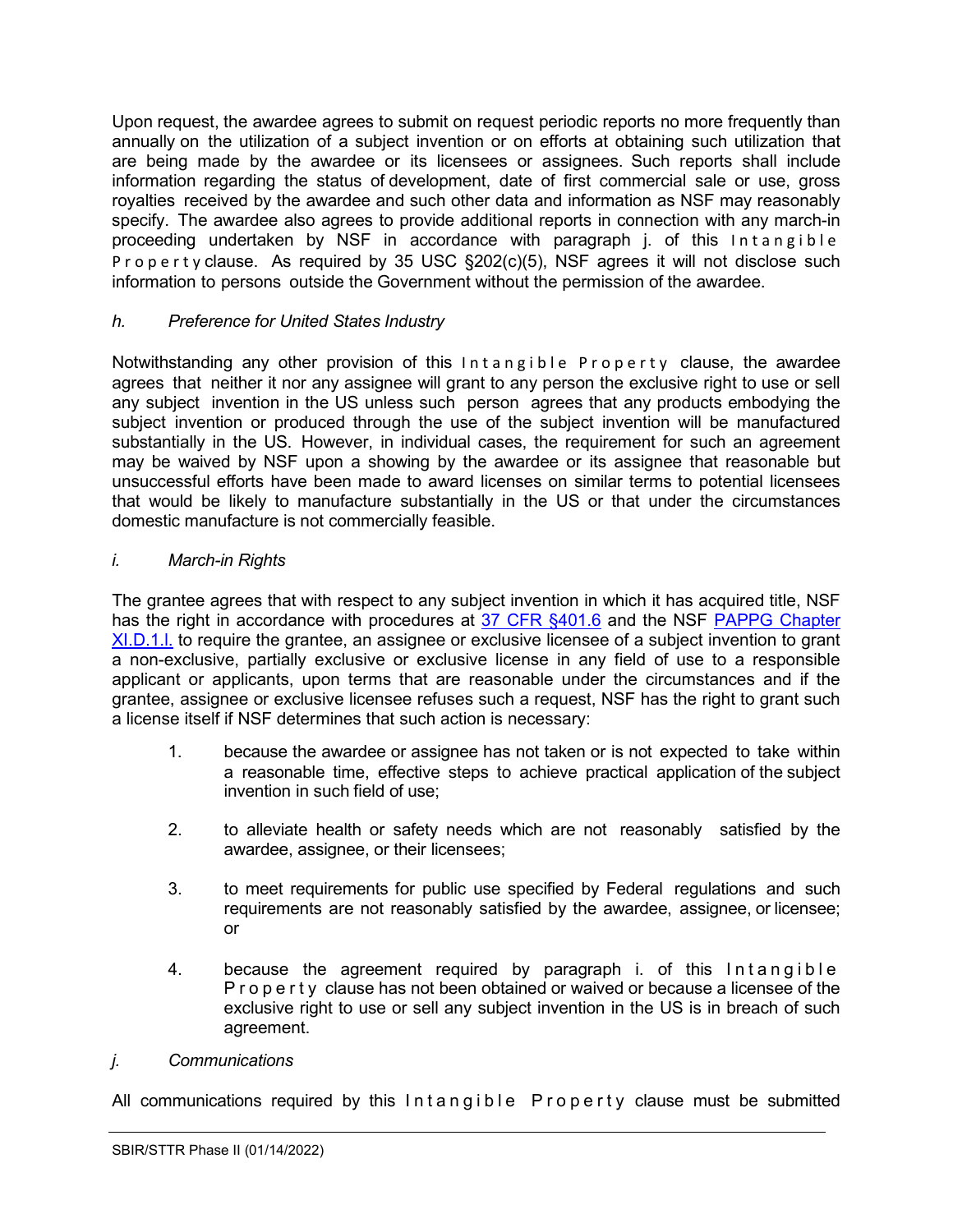through the iEdison Invention Information [Management](https://public.era.nih.gov/iedison/public/login.do?TYPE=33554433&REALMOID=06-dc4d00e8-1464-45e1-937f-0525407c30fd&GUID&SMAUTHREASON=0&METHOD=GET&SMAGENTNAME=-SM-938PYmoLVb4VrDeXo04LZUDVDvc%2b3899ByInEAjuSUvWNIGfB2zRpWiCivYGCogG&TARGET=-SM-http%3a%2f%2fpublic%2eera%2enih%2egov%2fiedison) System maintained by the National Institutes of Health unless NSF prior written permission for another form of submission is obtained from the Patent Assistant at [patents@nsf.gov](mailto:patents@nsf.gov) or at Office of the General Counsel, National Science Foundation, 2415 Eisenhower Avenue, Alexandria, VA 22314.

# <span id="page-25-0"></span>**27. Audit and Records**

Financial records, supporting documents (including documentation of personnel expenses), statistical records, and other records pertinent to this grant must be retained by the grantee for a period of three years from grant financial closeout as described in [PAPPG Chapter VIII.E,](https://www.nsf.gov/pubs/policydocs/pappg22_1/pappg_8.jsp#VIIIE) except as noted in 2 CFR §200.333.

# <span id="page-25-1"></span>**28. Site Visits**

NSF, through authorized representatives, has the right, at all reasonable times, to make site visits to review project accomplishments and management control systems and to provide such technical assistance as may be required. If any site visit is made by NSF on the premises of the grantee or a subrecipient under a grant, the grantee shall provide and shall require its subrecipients to provide all reasonable facilities and assistance for the safety and convenience of the NSF representatives in the performance of their duties. All site visits and evaluations shall be performed in such a manner that will not unduly delay the work.

## <span id="page-25-2"></span>**29. Termination and Enforcement**

a. Any suspension or termination action taken by NSF must be issued by a cognizant NSF Grants and Agreements Officer and will be in accordance with this article, 2 CFR §200.340, and [PAPPG Chapter XII.A.](https://www.nsf.gov/pubs/policydocs/pappg22_1/pappg_12.jsp#XIIA)

b. The grant may be suspended or terminated in whole or in part in any of the following situations:

- 1. By NSF, if the awardee fails to comply with the terms and conditions of a Federal award;
- 2. By NSF, to the greatest extent authorized by law, if an award no longer effectuates the program goals or agency priorities;
- 3. By NSF, with the consent of the awardee, in which case the two parties must agree upon the termination conditions, including the effective date and, in the case of partial termination, the portion to be terminated;
- 4. By the awardee upon sending to NSF written notification setting forth the reasons for such termination, the effective date, and, in the case of partial termination, the portion to be terminated. However, if NSF determines in the case of partial termination that the reduced or modified portion of the NSF award will not accomplish the purposes for which the NSF award was made, NSF may terminate the Federal award in its entirety;
- 5. By NSF, pursuant to termination provisions included in the NSF award; or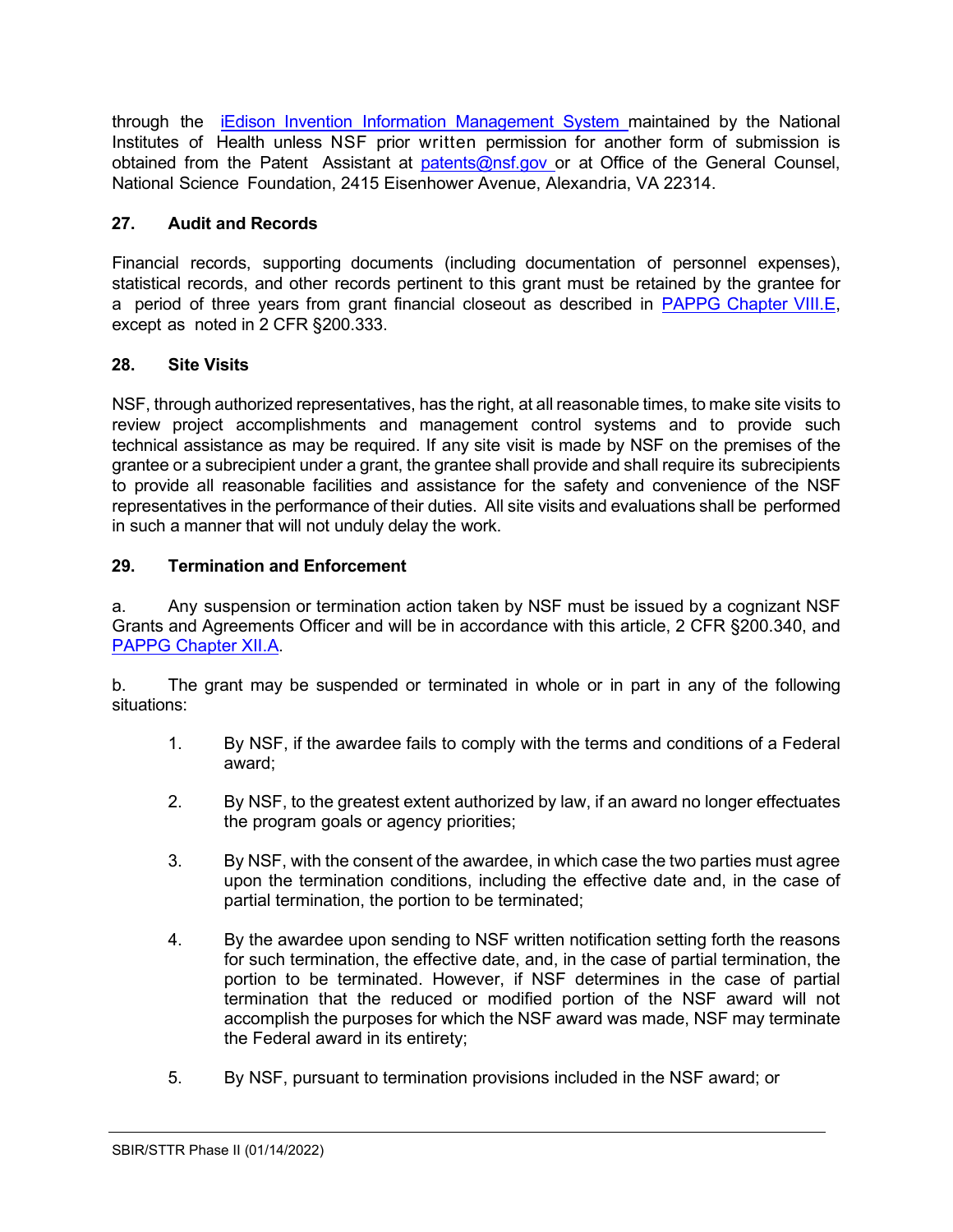6. By NSF, when ordered by the Deputy Director under NSF's Regulation on Research Misconduct [45 CFR Part 689].

c. Normally, action by NSF to suspend or terminate a grant will be taken only after the grantee has been informed by NSF of any deficiency on its part and given an opportunity to correct it; but NSF may immediately suspend or terminate the grant without notice when it believes such action is reasonable to protect the interests of the Government.

d. No costs incurred during a suspension period or after the effective date of a termination will be allowable, except those costs which, in the opinion of NSF, the grantee could not reasonably avoid or eliminate, or which were otherwise authorized by the suspension or termination notice, provided such costs would otherwise be allowable under the terms of the grant and the governing cost principles.

e. Within 30 days of the termination date, the grantee will furnish a summary of progress under the grant and an itemized accounting of costs incurred prior to the termination date or pursuant to d, above. Final allowable costs under a termination settlement shall be in accordance with the terms of the grant, including this article, and the governing cost principles, giving due consideration to the progress under the grant. In no event will the total of NSF payments under a terminated grant exceed the grant amount, or the NSF pro rata share of the total project costs when cost sharing was anticipated, whichever is less.

f. When an NSF award is terminated or partially terminated, both NSF and the awardee remain responsible for compliance with the requirements in 2 CFR §§200.344 and 200.345.

e. A notice of termination other than by mutual agreement and/or the final settlement amount may be subject to review pursuant to Article Termination and Enforcement.

f. NSF will report grant terminations to the OMB-designated integrity and performance system in accordance with Federal regulation, but only after the grantee has had an opportunity to exhaust the review procedures contained in [PAPPG](https://www.nsf.gov/pubs/policydocs/pappg22_1/pappg_12.jsp#XIIB) Chapter XII.B. See also Article Project Reporting Requirements for additional information on FAPIIS.

## <span id="page-26-0"></span>**30. Termination Review Procedure**

a. A request for review of a notice of termination or settlement should be addressed to the Division Director, Division of Grants and Agreements (DGA), National Science Foundation,2415 Eisenhower Avenue, Alexandria, VA, 22314. It must be postmarked no later than 30 days after the date of the letter notifying the grantee of the termination or settlement.

b. The request for review must contain a full statement of the grantee's position and the pertinent facts and reasons in support of such position.

c. Review of a notice of termination or settlement will be conducted in accordance with [PAPPG Chapter XII.B.3](https://www.nsf.gov/pubs/policydocs/pappg22_1/pappg_12.jsp#XIIC3)

d. Pending resolution of the request for review, the notice of termination shall remain in effect.

# <span id="page-26-1"></span>**31. Price Reduction for Defective Cost or Pricing Data**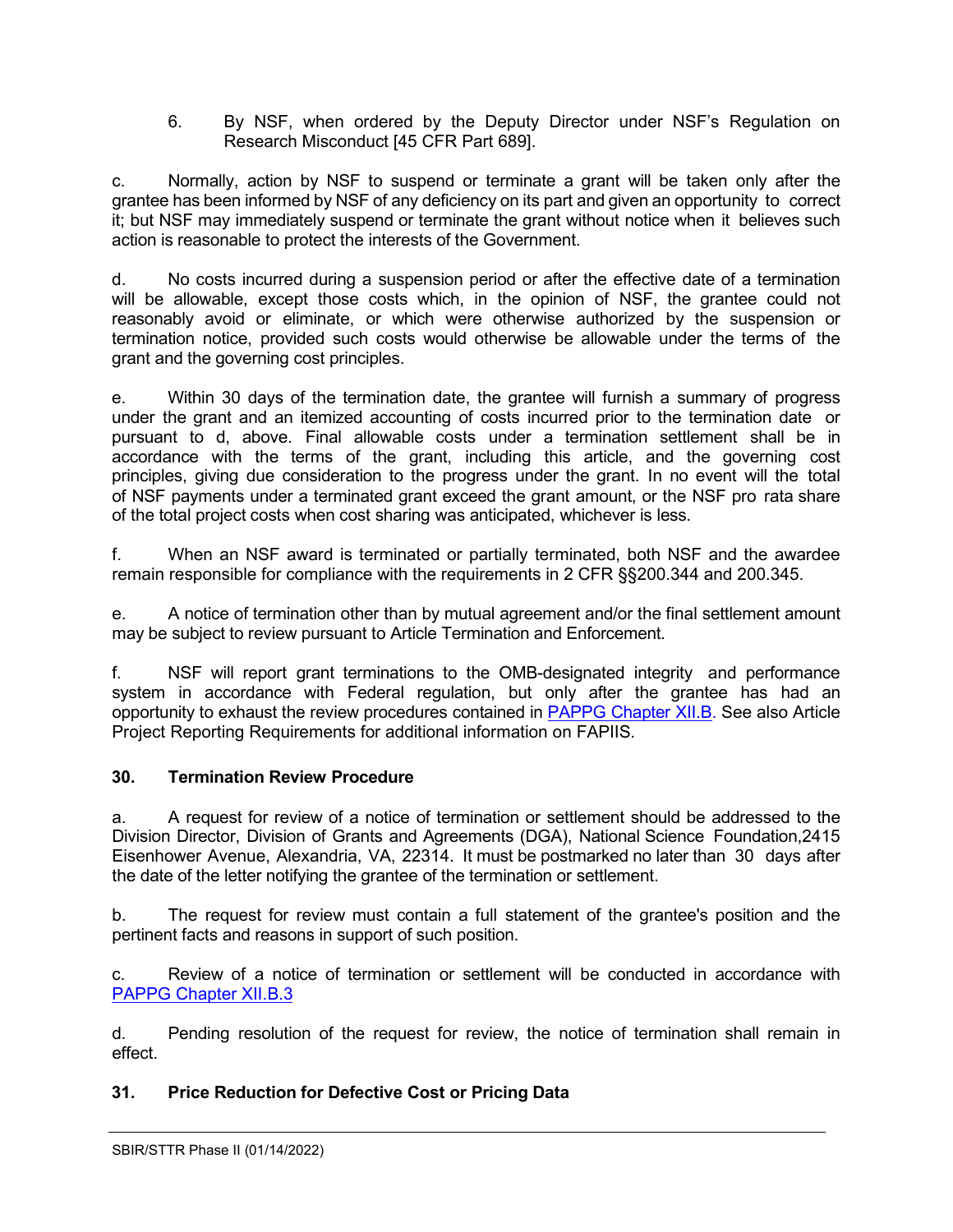a. If any price, including profit, negotiated in connection with this grant, was increased by any significant amount because (1) the grantee or its subrecipient furnished cost or pricing data that were not complete, accurate and current as certified in its Certificate of Current Cost Pricing data, (2) a subrecipient or prospective subrecipient furnished the grantee cost or pricing data that were not complete, accurate and current as certified in its Certificate of Current Cost Pricing Data, or (3) any of these parties furnished data of any description that were not accurate, the price or cost shall be reduced accordingly and the grant shall be amended to reflect the reduction.

b. Any reduction in the grant price under paragraph a. above due to defective data from a prospective contractor that was not subsequently awarded the subaward shall be limited to the amount, plus applicable overhead and profit markup, by which the actual subaward price was not itself affected by defective cost or pricing data.

c. If the cognizant NSF Grants Officer determines under paragraph a. of this clause that a price or cost reduction should be made, the grantee agrees not to raise the following matters as a defense:

- 1. The grantee or subrecipient was a sole source supplier or otherwise was in a superior bargaining position and thus the price of the grant would not have been modified even if accurate, complete and current cost or pricing data had been submitted.
- 2. The cognizant NSF Grants Officer should have known that the cost or pricing data in issue were defective even though the grantee or subrecipient took no affirmative action to bring the character of the data to the attention of the cognizant NSF Grants Officer.
- 3. The grantee or subrecipient did not submit a Certificate of Cost or Pricing Data.

Except as prohibited by c.3. of this article, an offset in an amount determined appropriate by the cognizant NSF Grants Officer based upon the facts shall be allowed against the amount of a grant price reduction if:

- The grantee certifies to the cognizant NSF Grants Officer that, to the best of the grantee's knowledge and belief, the grantee is entitled to the offset in the amount requested; and
- The grantee proves that the cost or pricing data (or price of amendment) is accurate and that the data was not submitted before such date.

An offset shall not be allowed if:

- The understated data was known by the grantee to be understated when the Certificate of Cost or Pricing Data was signed; or The Government proves that the facts demonstrate that the grant price would not have been increased in the amount to be offset even if the available data had been submitted before the date of agreement of price.
- d. If any reduction in the grant price under this article reduces the price for which payment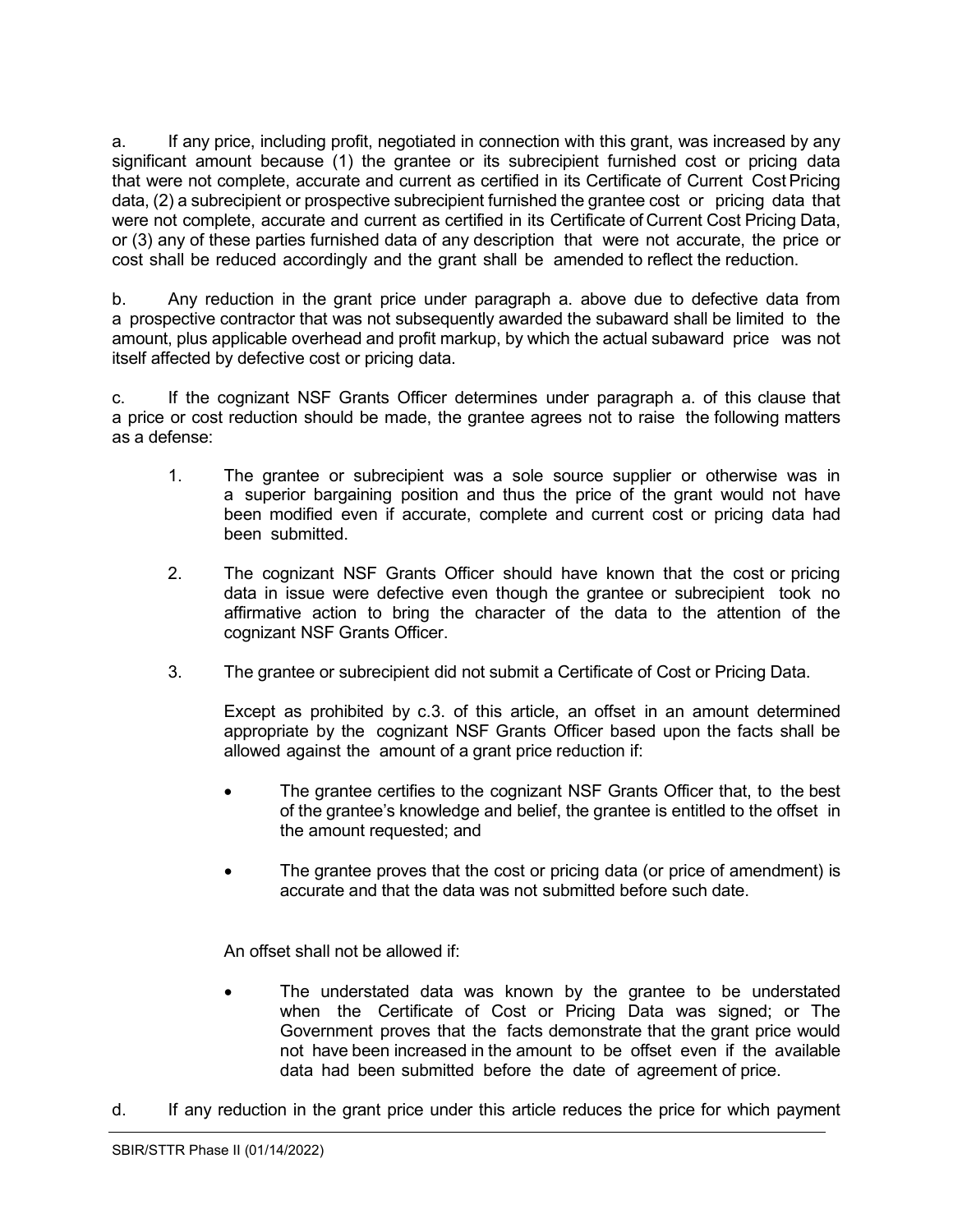was made prior to the date of the amendment reflecting the price reduction, the grantee shall be liable to and shall pay the United States at the time such overpayment is repaid simple interest on the amount of such overpayment to be computed from the date(s) of overpayment to the grantee to the date the Government is repaid by the grantee at the applicable underpayment rate effective for each quarter prescribed by the Secretary of the Treasury under 26 USC 6621(a)(2).

## <span id="page-28-0"></span>**32. Non-Discrimination Statutes**

The grant is subject to the provisions of Title VI of the Civil Rights Act of 1964 [42 USC §§2000d et seq.], Title IX of the Education Amendments of 1972 [20 USC §§1681 et seq.], the Rehabilitation Act of 1973 [29 USC §794], the Age Discrimination Act of 1975 [42 USC §§6101 et seq], Equal Employment Opportunity [E.O. 11246], Limited English Proficiency (LEP) [E.O. 13166] and all regulations and policies issued by NSF pursuant to these statutes. Specifically, in accordance with these statutes, regulations and policies, no person on the basis of race, color, national origin, sex, disability, or age shall be excluded from participation in, be denied the benefits of, or otherwise be subjected to discrimination under the grant.

## <span id="page-28-1"></span>**33. Reporting Classifiable Information**

NSF grants are intended for unclassified, publicly releasable research. The grantee will not be granted access to classified information. NSF does not expect that the results of the research project will involve classified information.

If, however, in conducting the activities supported under a grant, the PI is concerned that any of the research results involve potentially classifiable information that may warrant Government restrictions on the dissemination of the results, the PI should promptly notify the cognizant NSF Program Officer.

## <span id="page-28-2"></span>**34. Animal Welfare**

a. Any grantee performing research on vertebrate animals<sup>[5](#page-28-3)</sup> shall comply with the Animal Welfare Act [7 USC [§§2131](http://www.access.gpo.gov/uscode/title7/chapter54_.html) et seq.] and the regulations promulgated thereunder by the Secretary of Agriculture [9 CFR [§§1.1-4.11\]](http://www.access.gpo.gov/nara/cfr/waisidx_07/9cfrv1_07.html) pertaining to the humane care, handling and treatment of vertebrate animals held or used for research, teaching or other activities supported by Federal grants. The grantee is expected to ensure that the guidelines described in the National Academies of Science, Engineering and Medicine (NASEM) Publication, "*[Guide](http://www.nap.edu/readingroom/books/labrats/) for the [Care](http://www.nap.edu/readingroom/books/labrats/) and Use of [Laboratory](http://www.nap.edu/readingroom/books/labrats/) Animals*["](http://www.nap.edu/readingroom/books/labrats/) are followed and to comply with the *Public Health Service Policy and Government Principles Regarding the Care and Use of Animals* (included as Appendix D to the NASEM Guide). Further guidance on the use of vertebrate animals in NSF funded projects can be found in the PAPPG [Chapter](https://nsf.gov/pubs/policydocs/pappg22_1/pappg_11.jsp#XIB3) XI.B.3.

b. Effective October 1, 2015, grantees must include NSF-supported activities with live vertebrate animals as covered activities in their Office of Laboratory Animal Welfare (OLAW) Animal Welfare Assurance. Further, they must promptly report situations involving NSF-supported animal activities to OLAW as required by the Public Health [Service](http://grants.nih.gov/grants/olaw/references/phspol.htm) (PHS) Policy on Humane Care and Use of [Laboratory](http://grants.nih.gov/grants/olaw/references/phspol.htm) Animals Section IV.F.3. The cognizant NSF Program Officer also should be notified.

<span id="page-28-3"></span><sup>5</sup> In addition to vertebrate animals covered by the Animal Welfare Act, the requirements specified in this Article also are extended to rats, birds and mice.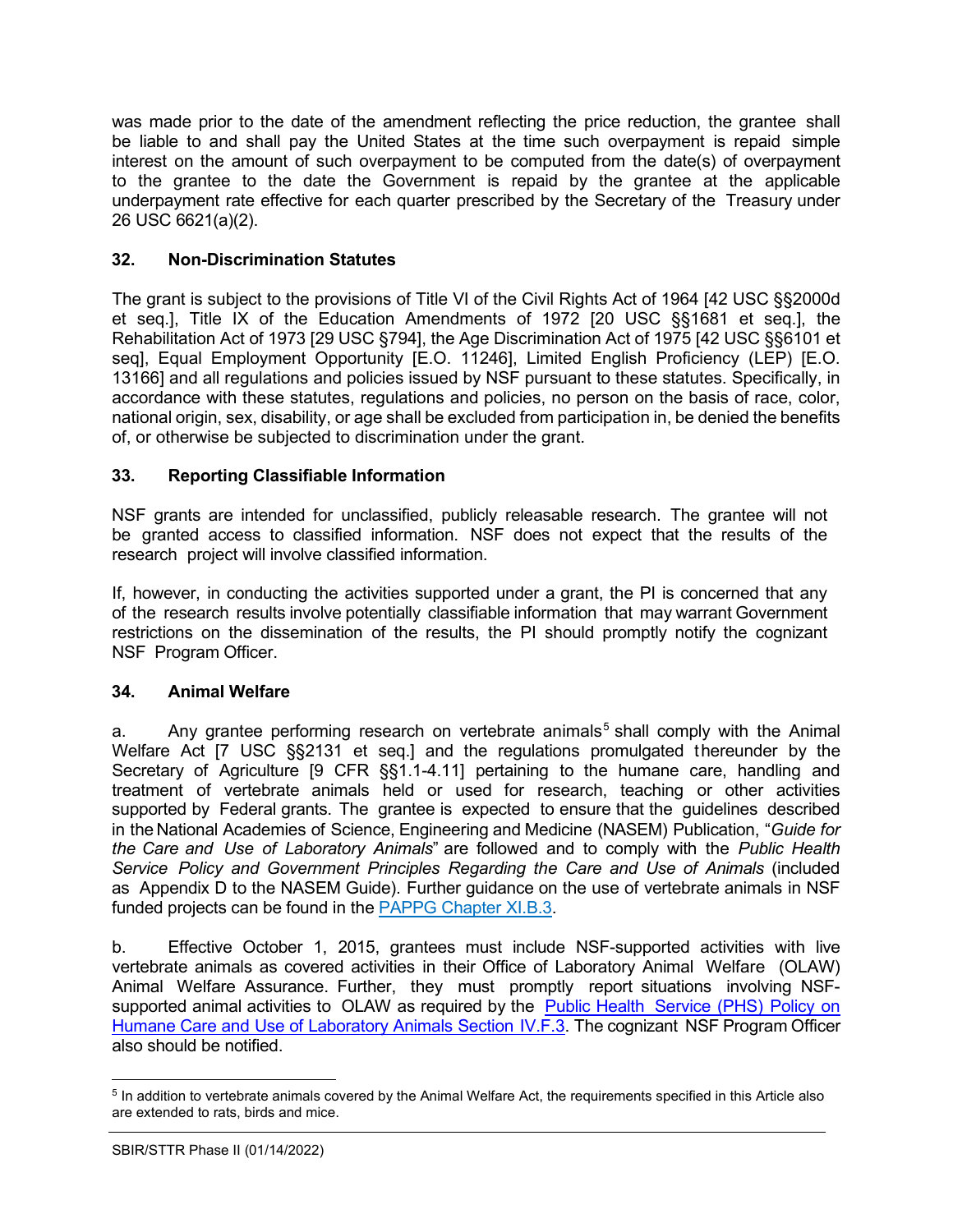c. Any changes to, or lapses in, the Institutional Animal Care and Use Committee approved animal use protocols associated with an NSF grant should be reported promptly by the grantee to the cognizant NSF Program Officer.

d. In the event the grantee's multi-project Assurance is cancelled or lapses, the grantee must immediately notify the cognizant NSF Grants Officer(s) identified in the award notice.

Research facilities subject to the Animal Welfare Act using or intending to use live animals in research and who receive Federal funding are required to register the facility with the Animal and Plant Health Inspection Service (APHIS), US Department of Agriculture. The location of the nearest APHIS Regional Office, as well as information concerning this and other APHIS activities may be obtained at [http://www.aphis.usda.gov/.](http://www.aphis.usda.gov/)

### <span id="page-29-0"></span>**35. Research Involving Recombinant or Synthetic Nucleic Acid Molecules**

If this grant supports research involving recombinant or synthetic nucleic acid molecules, the grantee agrees to comply with the *[Guidelines for Research Involving Recombinant or Synthetic](http://osp.od.nih.gov/office-biotechnology-activities/biosafety/nih-guidelines)  [Nucleic Acid Molecules](http://osp.od.nih.gov/office-biotechnology-activities/biosafety/nih-guidelines)* (NIH Guidelines) including the procedural requirements and any subsequent revisions as they are published in the Federal Register. Further information on research grants that involve recombinant or synthetic nucleic acid molecules can be found in [PAPPG Chapter XI.B.2.](https://www.nsf.gov/pubs/policydocs/pappg22_1/pappg_11.jsp#XIB2)

### <span id="page-29-1"></span>**36. Clean Air and Water**

(Applicable only if the grant exceeds \$150,000, or a facility to be used has been the subject of a conviction under the Clean Air Act [42 USC [§7413\(c\)\(1\)\]](http://frwebgate.access.gpo.gov/cgi-bin/getdoc.cgi?dbname=browse_usc&amp%3Bdocid=Cite%3A%2B42USC7413) or the Clean Water Act [33 [USC](http://frwebgate.access.gpo.gov/cgi-bin/getdoc.cgi?dbname=browse_usc&amp%3Bdocid=Cite%3A%2B33USC1319) [§](http://frwebgate.access.gpo.gov/cgi-bin/getdoc.cgi?dbname=browse_usc&amp%3Bdocid=Cite%3A%2B33USC1319) [1319\(c\)\]](http://frwebgate.access.gpo.gov/cgi-bin/getdoc.cgi?dbname=browse_usc&amp%3Bdocid=Cite%3A%2B33USC1319) and is listed by the Environmental Protection Agency (EPA), or the grant is not otherwise exempt.)

The grantee agrees as follows:

e. To comply with all the requirements of Section 114 of the Clean Air Act [42 [USC](http://frwebgate.access.gpo.gov/cgi-bin/getdoc.cgi?dbname=browse_usc&amp%3Bdocid=Cite%3A%2B42USC7414) § [7414\]](http://frwebgate.access.gpo.gov/cgi-bin/getdoc.cgi?dbname=browse_usc&amp%3Bdocid=Cite%3A%2B42USC7414) and Section 308 of the Clean Water Act [33 USC [§1318\],](http://frwebgate.access.gpo.gov/cgi-bin/getdoc.cgi?dbname=browse_usc&amp%3Bdocid=Cite%3A%2B33USC1318) respectively, relating to inspection, monitoring, entry, reports and information, as well as other requirements specified in Section 114 and Section 308 of the Clean Air Act and the Clean Water Act, respectively and all regulations and guidelines issued thereunder before the issuance of the grant.

f. That no portion of the work required by the grant will be performed in a facility listed on the Environmental Protection Agency List of Violating Facilities on the date that the grant was issued unless and until EPA eliminates the name of such facility or facilities from such listing.

g. To use its best efforts to comply with clean air standards and clean water standards at the facility in which the grant is being performed.

h. To insert the substance of the provisions of this article into any nonexempt subaward.

### <span id="page-29-2"></span>**37. Human Research Subjects**

The grantee is responsible for the protection of the rights and welfare of any human subjects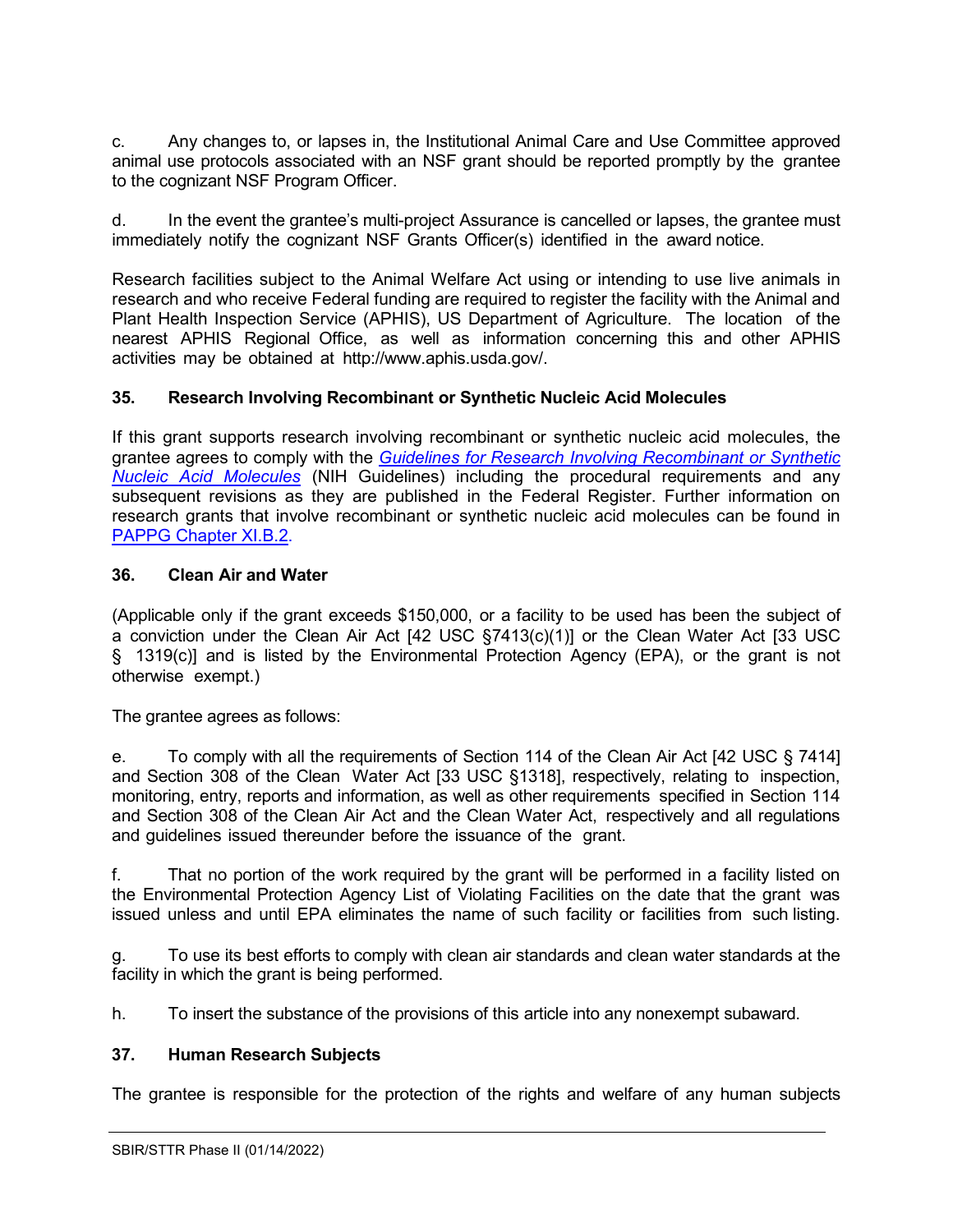involved in research, development and related activities supported by this grant. The grantee agrees to comply with the NSF regulation, entitled, "*Protection of Human Subjects* [45 [CFR](http://www.access.gpo.gov/nara/cfr/waisidx_06/45cfr690_06.html) Part [690\]."](http://www.access.gpo.gov/nara/cfr/waisidx_06/45cfr690_06.html)

# <span id="page-30-0"></span>**38. Life Sciences Dual Use Research of Concern (DURC)**

This Article applies to all research, for which NSF award funds may be used, that potentially falls within the scope of the US Government Policy for Institutional Oversight of Life Sciences Dual [Use Research of Concern](http://www.phe.gov/s3/dualuse/Pages/default.aspx) as published in September 2014, hereafter referred to as the "Policy". See also [PAPPG Chapter XI.B.5.](https://www.nsf.gov/pubs/policydocs/pappg22_1/pappg_11.jsp#XIB5)

The awardee is responsible for monitoring the research progress and for implementation of all appropriate biosafety and biosecurity risk mitigation measures including compliance with all applicable laws and regulations related to that implementation, including the Policy specified above. (See also <https://osp.od.nih.gov/biotechnology/dual-use-research-of-concern/> for Frequently Asked Questions, case studies and other educational materials on DURC.)

# <span id="page-30-1"></span>**39. Investigator Financial Disclosure Policy**

If the grantee employs more than 50 persons, the grantee must maintain an appropriate written and enforced policy on conflict of interest consistent with the provisions of [PAPPG Chapter IX.A.](https://www.nsf.gov/pubs/policydocs/pappg22_1/pappg_9.jsp#IXA)

## <span id="page-30-2"></span>**40. Whistleblower Protection**

The grantee is notified of the applicability of 41 USC §4712, as amended by P.L. 112-239, providing protection for whistleblowers.

## <span id="page-30-3"></span>**41. State Sales and Use Taxes**

The grantee is reminded that the governing cost principles cited in Article Technical and Business Assistance Costs limit the allowability of taxes to those the organization is required to pay. The grantee must avail itself of any tax exemptions for which any activities supported by Federal funds may qualify, including any applicable exemptions from State or local sales and use taxes on the purchase of goods and services made with NSF grant funds.

## <span id="page-30-4"></span>**42. Recipient Integrity and Performance Matters**

The grantee must fully comply with the requirements stipulated in [Appendix](https://www.ecfr.gov/cgi-bin/text-idx?SID=704835d27377ef5213a51c149de40cab&node=2:1.1.2.2.1&rgn=div5) XII to Part 200 of 2 CFR §200, entitled "*Award Term and Condition for Recipient Integrity and Performance Matters*." See also Article Termination and Enforcement of these terms and conditions for NSF's responsibilities regarding reporting grant terminations to the OMB-designated integrity and performance system in accordance with Federal regulation. In addition, Article Project Reporting Requirements specifies NSF responsibilities to report in FAPIIS a grantee's failure to submit all required reports.

## <span id="page-30-5"></span>**43. Breach of Personally Identifiable Information**

An awardee that uses or operates a Federal information system or creates, collects, uses, processes, stores, maintains, disseminates, discloses, or disposes of Personally Identifiable Information (PII) within the scope of an NSF award, must have procedures in place to respond to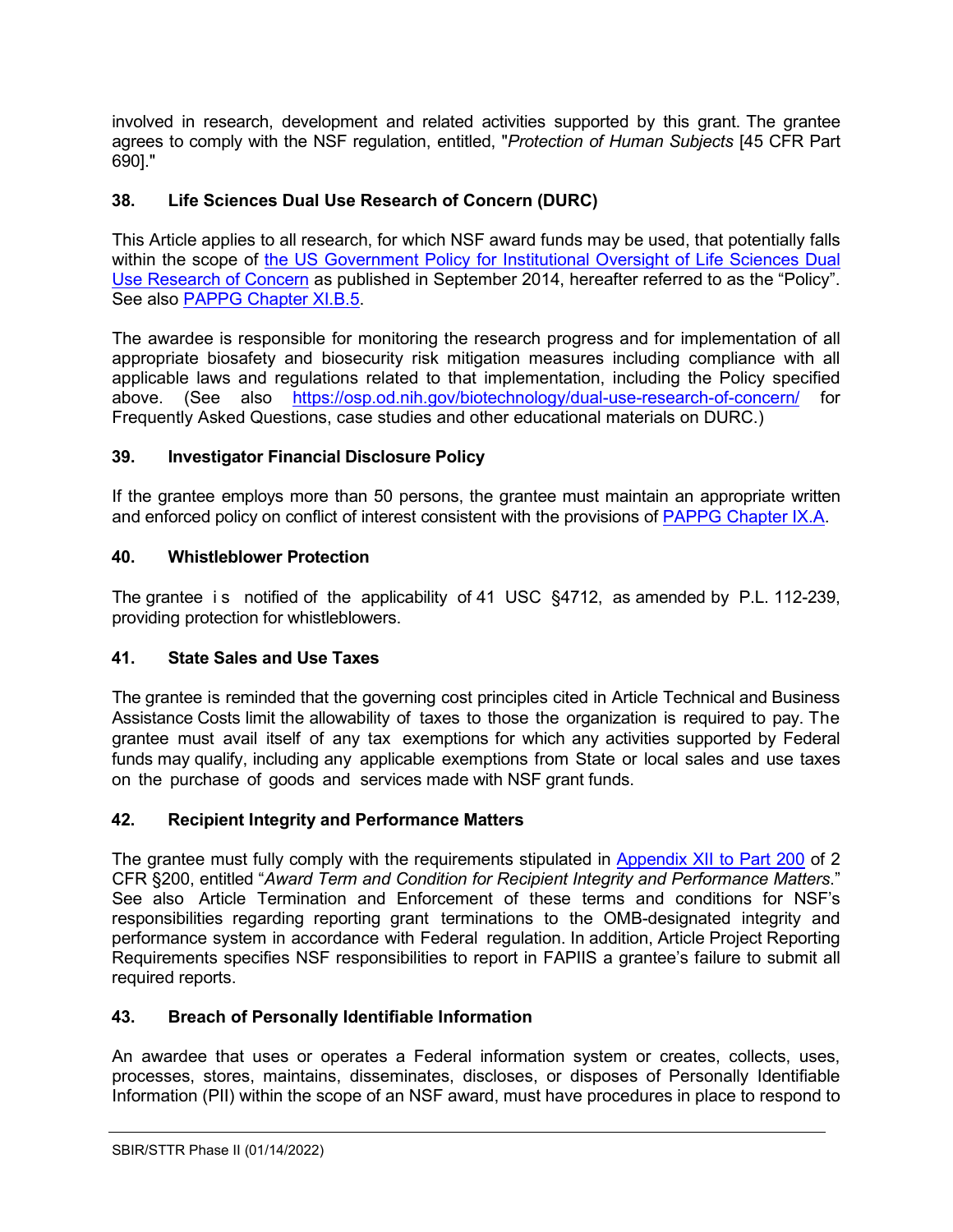a breach of PII. These procedures should promote cooperation and the free exchange of information with NSF, as needed to properly escalate, refer and respond to a breach. The awardee must notify NSF upon learning that a breach of PII within the scope of an NSF award has occurred.

## <span id="page-31-0"></span>**44. Post-award Disclosure of Current Support and In-Kind Contribution Information**

If an organization discovers that a PI or co-PI on an active NSF grant failed to disclose current support or in-kind contribution information $6$  as part of the proposal submission process (see [PAPPG Chapter II.C.2.h\)](https://www.nsf.gov/pubs/policydocs/pappg22_1/pappg_2.jsp#IIC2h), the AOR must submit the following information within 30 calendar days of the identification of the undisclosed current support or in-kind contribution through use of the "Other Request" category in the Notification and Request Module in Research.gov.[7](#page-31-2)

Post-award Disclosure of Project Support Information:

- 1. PI/co-PI Name:
- 2. Project Title:
- 3. Award Number (if available):
- 4. Source of Support:
- 5. Primary Place of Performance:
- 6. Project Start and End Date:
- 7. Total Award Amount (including Indirect Costs): \$
- 8. Brief Description of the Major goals of the project:
- 9. Description of any Overlap/Duplication of the project with the NSF award:
- 10. Impact on the ability of the PI/co-PI to carry out the NSF award:
- 11. Person-Month(s) (or Partial Person-Months) Per Year Committed to the Project:
	- a. Enter the applicable year: (e.g., 2020, 2021):
		- i. Enter the number of person-month(s) (or partial person-months):
	- b. Enter the applicable year: (e.g., 2020, 2021):
		- i. Enter the number of person-month(s) (or partial person-months):
	- c. Enter the applicable year: (e.g., 2020, 2021):
		- i. Enter the number of person-month(s) (or partial person-months):
	- d. Enter the applicable year: (e.g., 2020, 2021):
		- i. Enter the number of person-month(s) (or partial person-months):
	- e. Enter the applicable year: (e.g., 2020, 2021):
		- i. Enter the number of person-month(s) (or partial person-months):

Post-award Disclosure of In-Kind Contribution Information

- 1. PI/co-PI Name:
- 2. Source of Support:
- 3. Primary Place of Performance:
- 4. Summary of In-kind Contributions:
- 5. Description of any Overlap/Duplication of the project with the NSF award:

<span id="page-31-1"></span> $6$  The post-award disclosure requirement applies to current support (including in-kind contributions) that was active as of the date the proposal was submitted to NSF. See *[NSF Pre-award and Post-award Disclosures Relating to the Biographical Sketch](https://www.nsf.gov/bfa/dias/policy/disclosures_table.jsp)  [and Current and Pending Support](https://www.nsf.gov/bfa/dias/policy/disclosures_table.jsp)* which has been developed to assist users in determining the types of activities that must be disclosed.

<span id="page-31-2"></span> $7$  The requisite information must be entered into the box entitled, "Proposed Change" with the box entitled, "Justification for Change" stating, "See above".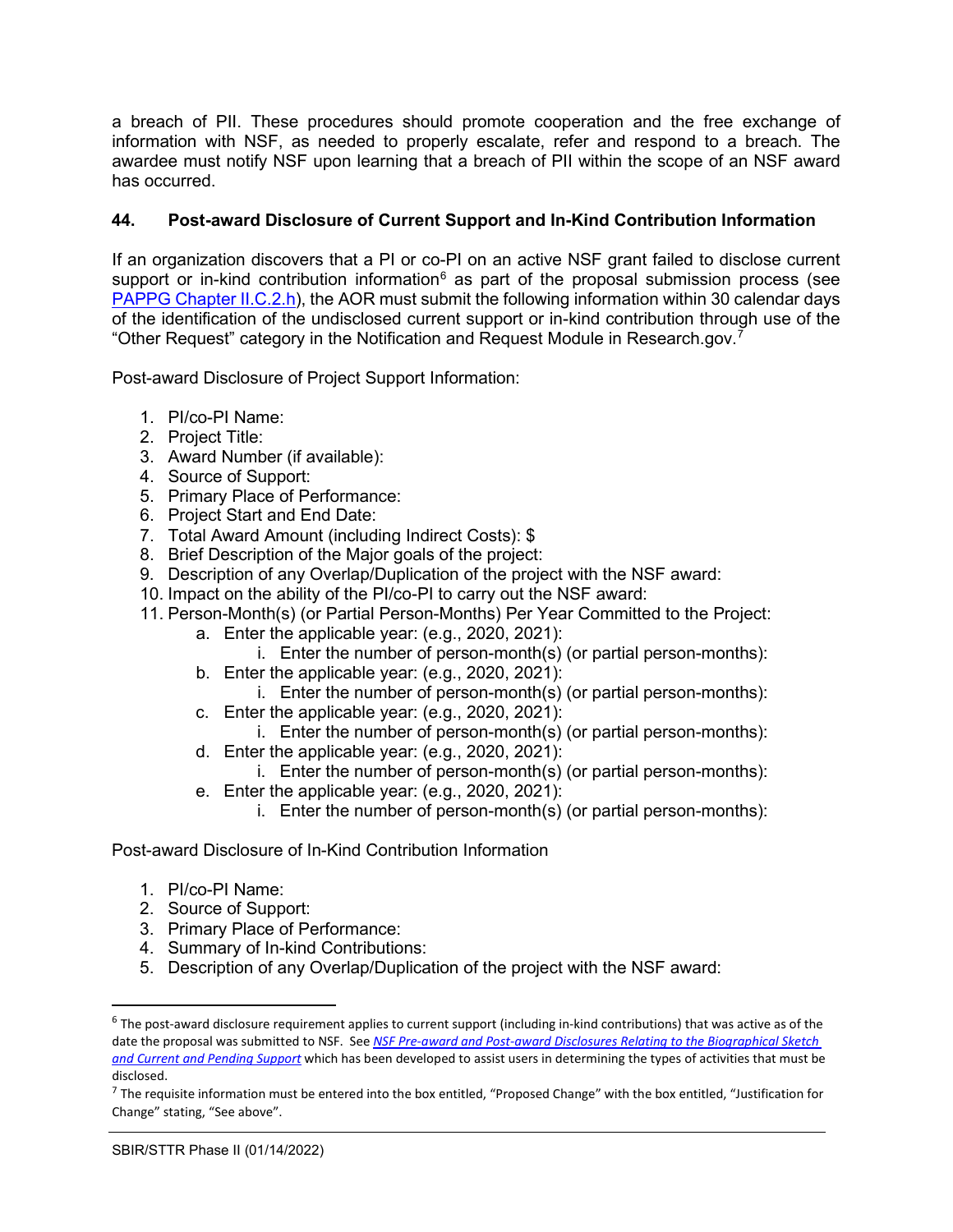- 6. Impact on the ability of the PI/co-PI to carry out the NSF award:
- 7. Person-Month(s) (or Partial Person-Months) Per Year Committed to the Project:
	- a. Enter the applicable year: (e.g., 2020, 2021):
		- i. Enter the number of person-month(s) (or partial person-months):
	- b. Enter the applicable year: (e.g., 2020, 2021):
		- i. Enter the number of person-month(s) (or partial person-months):
	- c. Enter the applicable year: (e.g., 2020, 2021):
		- i. Enter the number of person-month(s) (or partial person-months):
	- d. Enter the applicable year: (e.g., 2020, 2021):
	- i. Enter the number of person-month(s) (or partial person-months): e. Enter the applicable year: (e.g., 2020, 2021):
		- i. Enter the number of person-month(s) (or partial person-months):
- 8. Dollar Value of In-kind Contribution: \$

Upon receipt and review of the information provided, NSF may consult with the AOR, or designee, if necessary. Based on the results of this review, the Foundation will determine the impact of the new information on the NSF-funded grant, and, where necessary, take appropriate action.

### <span id="page-32-0"></span>**45. Fee Payments**

Payment of fee is allowable only if expressly authorized by solicitation and the terms and conditions of the NSF grant. Payment of profit is not permitted on an NSF grant.

### <span id="page-32-1"></span>**46. Section 889 of the National Defense Authorization Act (NDAA) for Fiscal Year (FY) 2019**

Section 889 of the National Defense Authorization Act (NDAA) for Fiscal Year (FY) 2019 (Public Law 115-232) prohibits the head of an executive agency from obligating or expending loan or grant funds to procure or obtain, extend, or renew a contract to procure or obtain, or enter into a contract (or extend or renew a contract) to procure or obtain the equipment, services, or systems as identified in section 889 of the NDAA for FY 2019.

- a. In accordance with 2 CFR §200.216 and §200.471, for all awards that are issued on or after August 13, 2020, recipients and subrecipients are prohibited from obligating or expending loan or grant funds to:
	- i. Procure or obtain;
	- ii. Extend or renew a contract to procure or obtain; or
	- iii. Enter into a contract (or extend or renew a contract) to procure or obtain equipment, services, or systems that uses covered telecommunications equipment or services as a substantial or essential component of any system, or as critical technology as part of any system. As described in Public Law 115-232, section 889, covered telecommunications equipment is telecommunications equipment produced by Huawei Technologies Company or ZTE Corporation (or any subsidiary or affiliate of such entities).
		- (a) For the purpose of public safety, security of government facilities, physical security surveillance of critical infrastructure, and other national security purposes, video surveillance and telecommunications equipment produced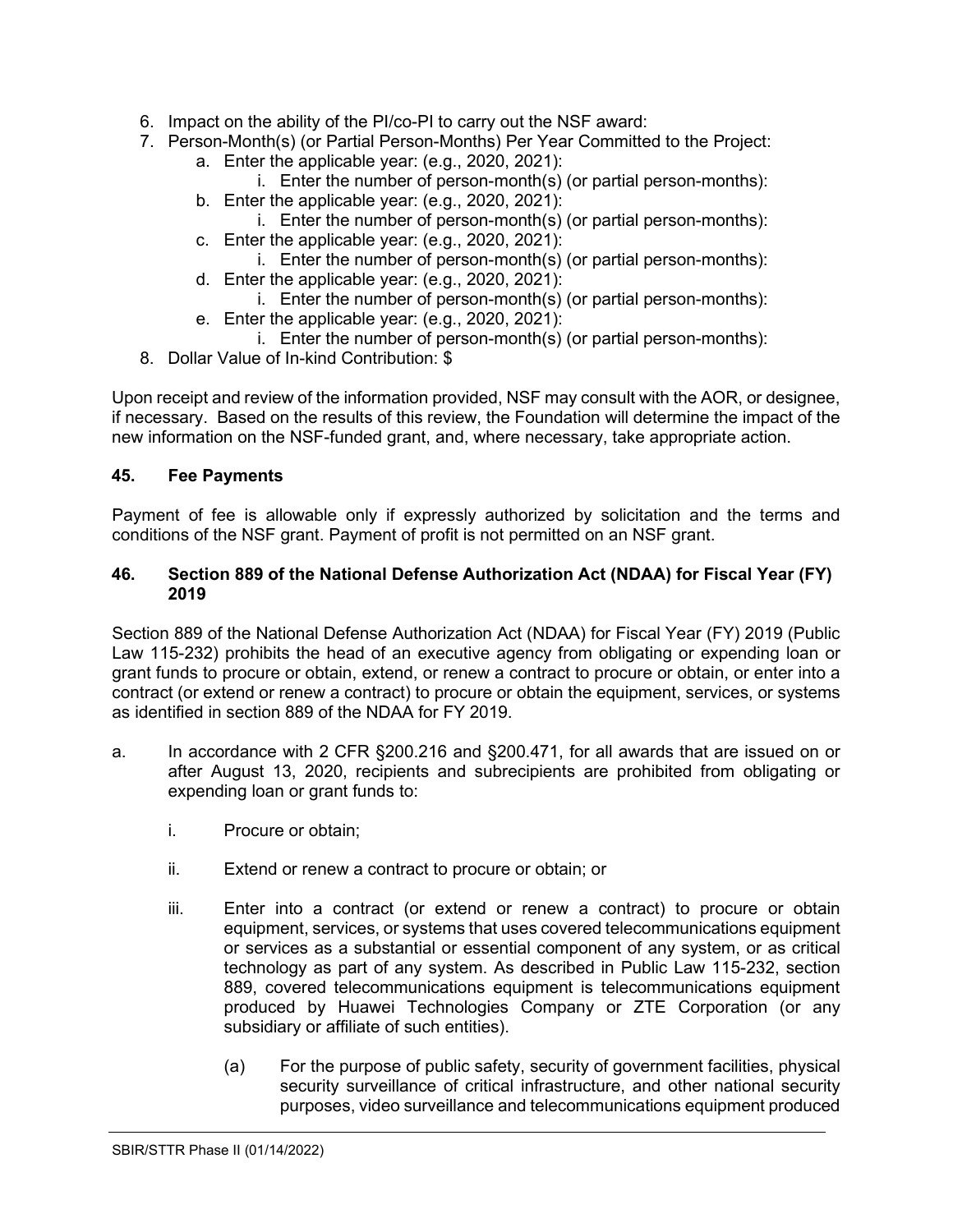by Hytera Communications Corporation, Hangzhou Hikvision Digital Technology Company, or Dahua Technology Company (or any subsidiary or affiliate of such entities).

- (b) Telecommunications or video surveillance services provided by such entities or using such equipment.
- (c) Telecommunications or video surveillance equipment or services produced or provided by an entity that the Secretary of Defense, in consultation with the Director of the National Intelligence or the Director of the Federal Bureau of Investigation, reasonably believes to be an entity owned or controlled by, or otherwise connected to, the government of a covered foreign country.
- b. In implementing the prohibition under Public Law 115-232, section 889, subsection (f), paragraph (1), heads of executive agencies administering loan, grant, or subsidy programs shall prioritize available funding and technical support to assist affected businesses, institutions and organizations as is reasonably necessary for those affected entities to transition from covered communications equipment and services, to procure replacement equipment and services, and to ensure that communications service to users and customers is sustained.
- c. See Public Law 115-232, section 889 for additional information.

## <span id="page-33-0"></span>**47. Limitation of Funds**

This award shall be limited to amounts currently obligated to the award. The awardee bears the risk of making its own obligations, expenditures, or commitments above the current obligation of funds on this award and under no circumstance is NSF required to increase the award ceiling to accommodate additional obligations, expenditures, or commitments.

## <span id="page-33-1"></span>**48. Debarment and Suspension**

A grantee shall fully comply with the requirements stipulated in [Subpart C of 2 CFR Part 180,](http://www.whitehouse.gov/omb/fedreg/2005/083105_debarment.pdf) entitled "*[Responsibilities of Participants Regarding Transactions](https://www.govinfo.gov/content/pkg/CFR-2011-title2-vol1/pdf/CFR-2011-title2-vol1-part2520.pdf)*" as supplemented by NSF's regulations at 2 CFR Part 2520.

The grantee is responsible for ensuring that any lower tier covered transaction, as described in [Subpart B of 2 CFR Part 180,](http://www.whitehouse.gov/omb/fedreg/2005/083105_debarment.pdf) entitled "*Covered Transactions*," includes a term or condition requiring compliance with Subpart C. The recipient also is responsible for further requiring the inclusion of a similar term or condition in any subsequent lower tier covered transaction. The recipient acknowledges that failing to disclose the information required under [45 CFR §180.335](http://www.nsf.gov/oig/2_CFR_PART180.pdf) may result in the termination of the grant, or pursuance of other available remedies, including suspension and debarment.

## <span id="page-33-2"></span>**49. Resolution of Conflicting Conditions**

Should there be any inconsistency between any special condition(s) specified in the award notice and these SBIR/STTR Phase II Grant General Conditions, the special conditions in the award notice shall govern.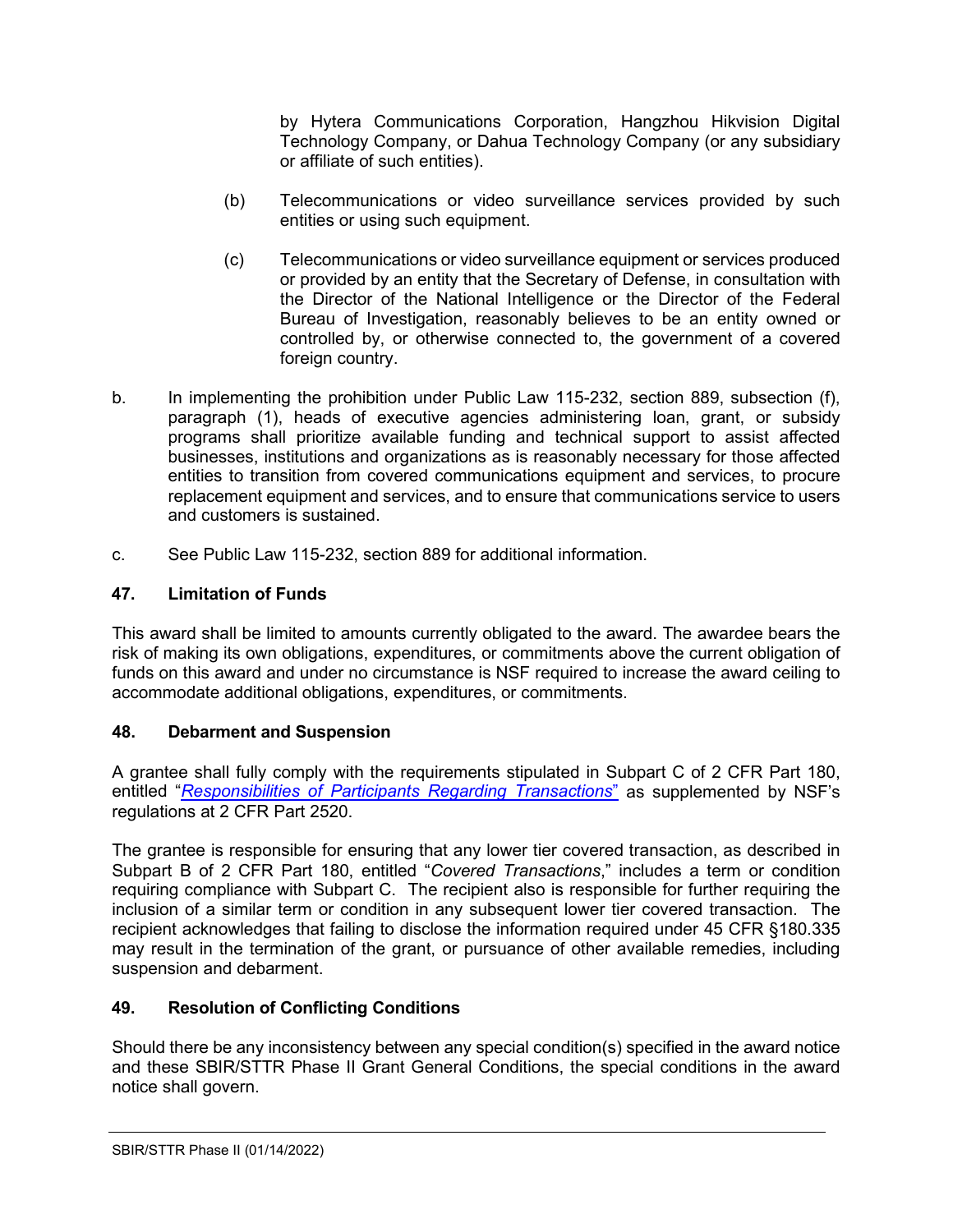Should there be any inconsistency between these SBIR/STTR Phase II Grant General Conditions and any NSF solicitation cited or incorporated by reference in the award notice, the matter should be referred to the cognizant NSF Grants and Agreements Officer for guidance.

## <span id="page-34-0"></span>**50. Resolution of Disagreements and Disputes**

Disagreements and disputes of fact arising under this cooperative agreement that are not resolved through informal discussions will be subject to the written decision of the cognizant NSF Grants and Agreements Officer. This decision will be final unless, within 30 days of receipt of the decision, the awardee makes a written request for review to the Division Director, Division of Grants and Agreements (DGA), NSF. The request for review must contain a full statement of the awardee's position and the pertinent facts and reasons in support of the position. Review will follow the procedures stipulated under [PAPPG Chapter XII.B.3.](https://www.nsf.gov/pubs/policydocs/pappg20_1/pappg_12.jsp#XIIB)

## <span id="page-34-1"></span>**51. Public Access to Copyrighted Material**

NSF's Public Access Policy applies to awards, funded in whole or in part, as a result of proposals submitted, or due, on or after January 25, 2016. NSF's Public Access Policy may be viewed at [http://www.nsf.gov/news/special\\_reports/public\\_access/.](http://www.nsf.gov/news/special_reports/public_access/)

NSF's policy on public access to copyrighted material (Public Access Policy) reflects the Foundation's commitment to making certain that, to the extent possible, the American public, industry and the scientific community have access to the results of federally funded scientific research. Pursuant to this policy, awardees must ensure that all articles in peer-reviewed scholarly journals and papers in juried conference proceedings:

- are deposited in a public access compliant repository (as identified in the Public Access Policy);
- are available for download, reading and analysis within 12 months of publication;
- possess a minimum set of machine-readable metadata elements as described in the Public Access Policy;
- are reported in annual and final reports with a persistent identifier.

Either the final printed version or the final peer-reviewed manuscript is acceptable for deposit.

### **Other Considerations**

### <span id="page-34-2"></span>**52. Liability**

NSF cannot assume any liability for accidents, bodily injury, illness, breach of contract, any other damages or loss, or any claims arising out of any activities undertaken pursuant to the grant, whether with respect to persons or property of the grantee or third parties. The grantee is advised to insure or otherwise protect itself or others, as it may deem desirable.

## <span id="page-34-3"></span>**53. Sharing of Findings, Data and Other Research Products**